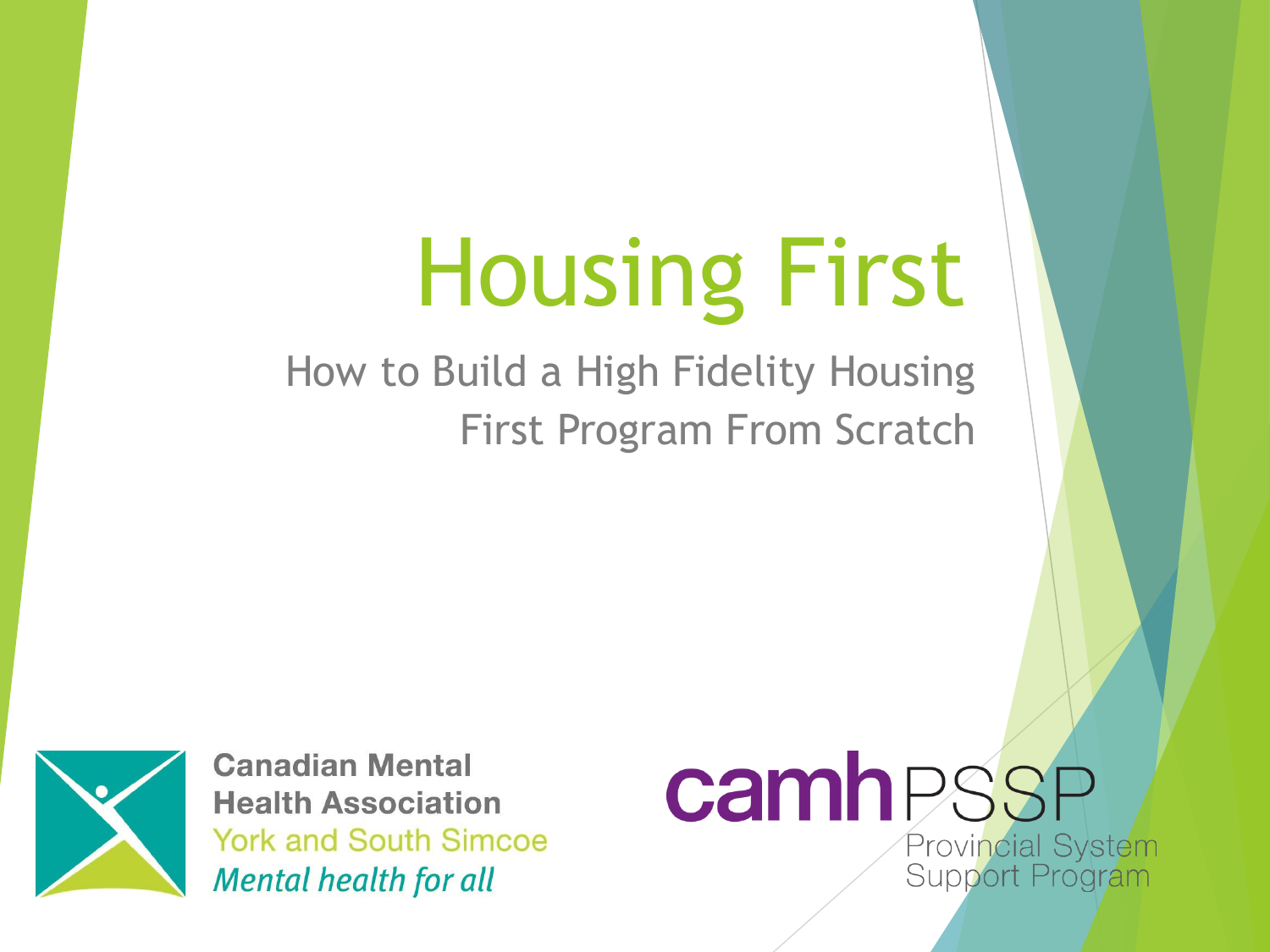# *Step 1:* Apply For & Get Funding

- ▶ 2014 start- 3 year anniversary April 2017
- Initial funding for "Housing First Intensive Case Management Program" Staff only
- Hired, one foot care nurse, 2 OT's, 2 peer support, 2 case managers
- Partnership with ASYR, Across Boundaries, CMHA **Toronto**

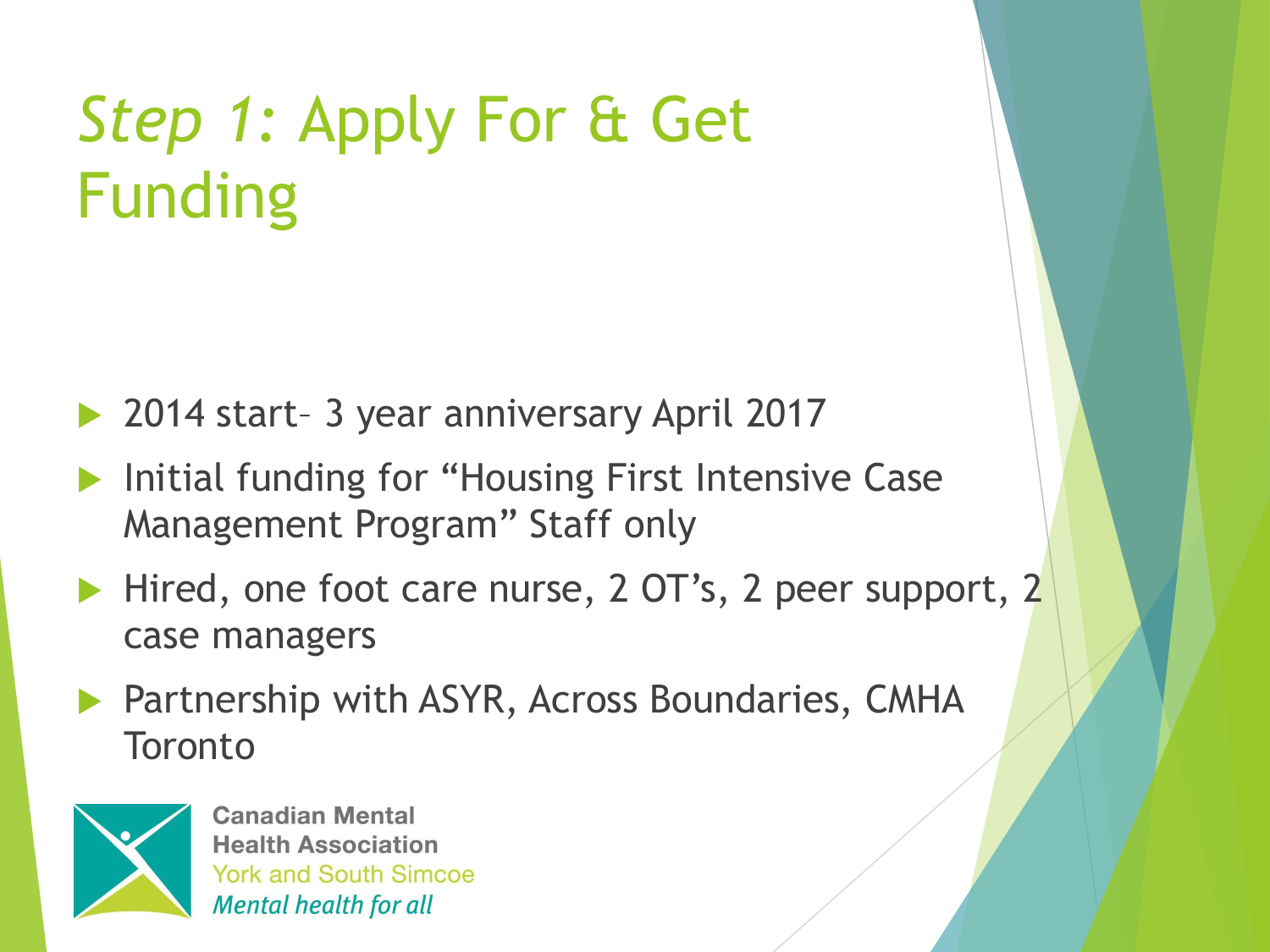# *Step 2:* Establish Basic Criteria and Targets

- Homeless and precariously housed
- $\triangleright$  Serve 126 individuals annually
- 5000 contacts per year
- Primary care connected
- Lower ED visits
- Client Satisfaction, 80% satisfied or very satisfied

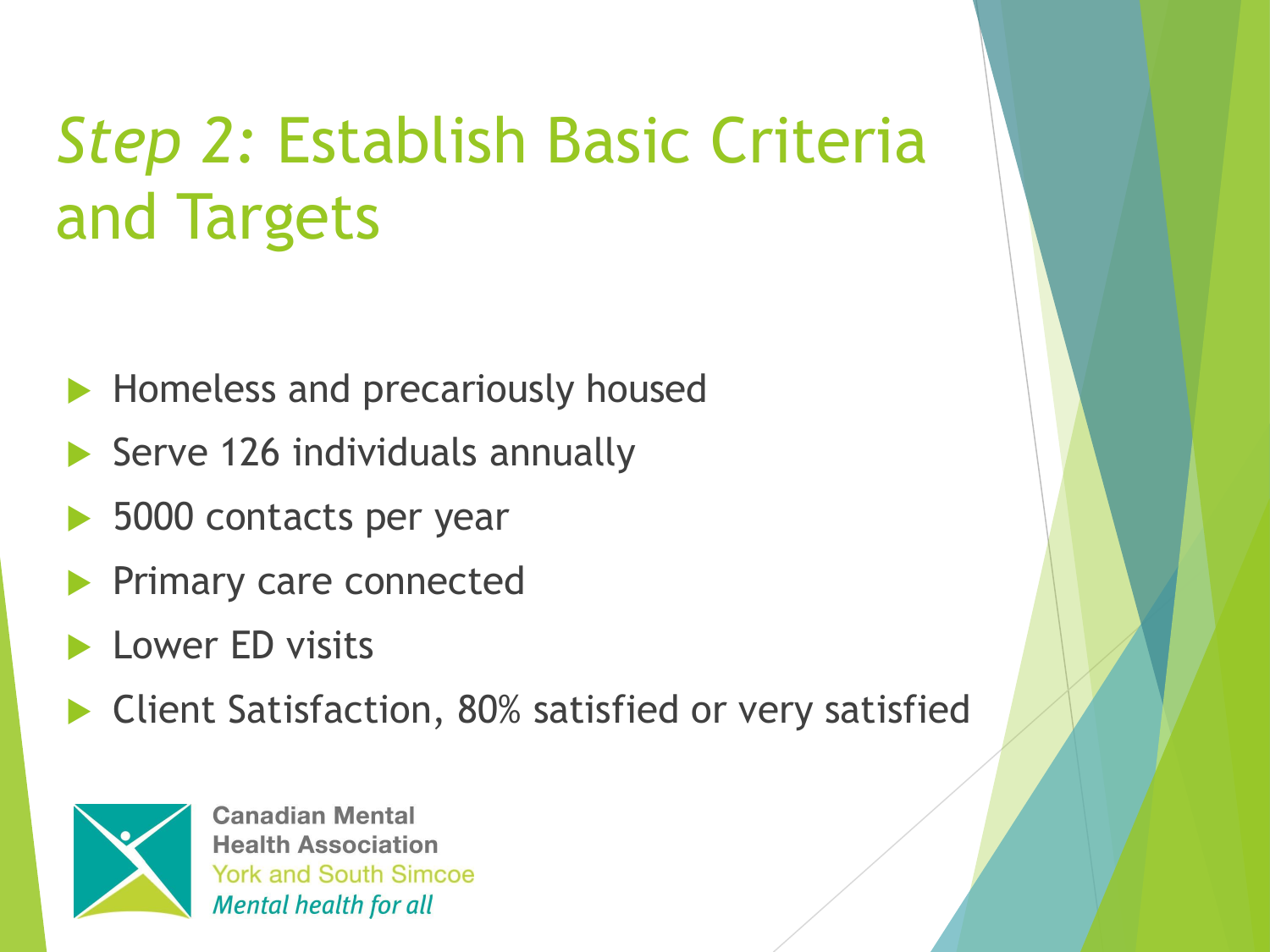# *Step 3:* Figure Out How to be a "Housing First" Program with no Housing?

- ▶ Worked on establishing outreach to people experiencing homelessness
- **Partnerships with agencies serving people** experiencing homelessness
- ▶ Offered a complimentary service to case managers whose client were experiencing homelessness or housing instability
- *Everybody* does outreach and housing searches

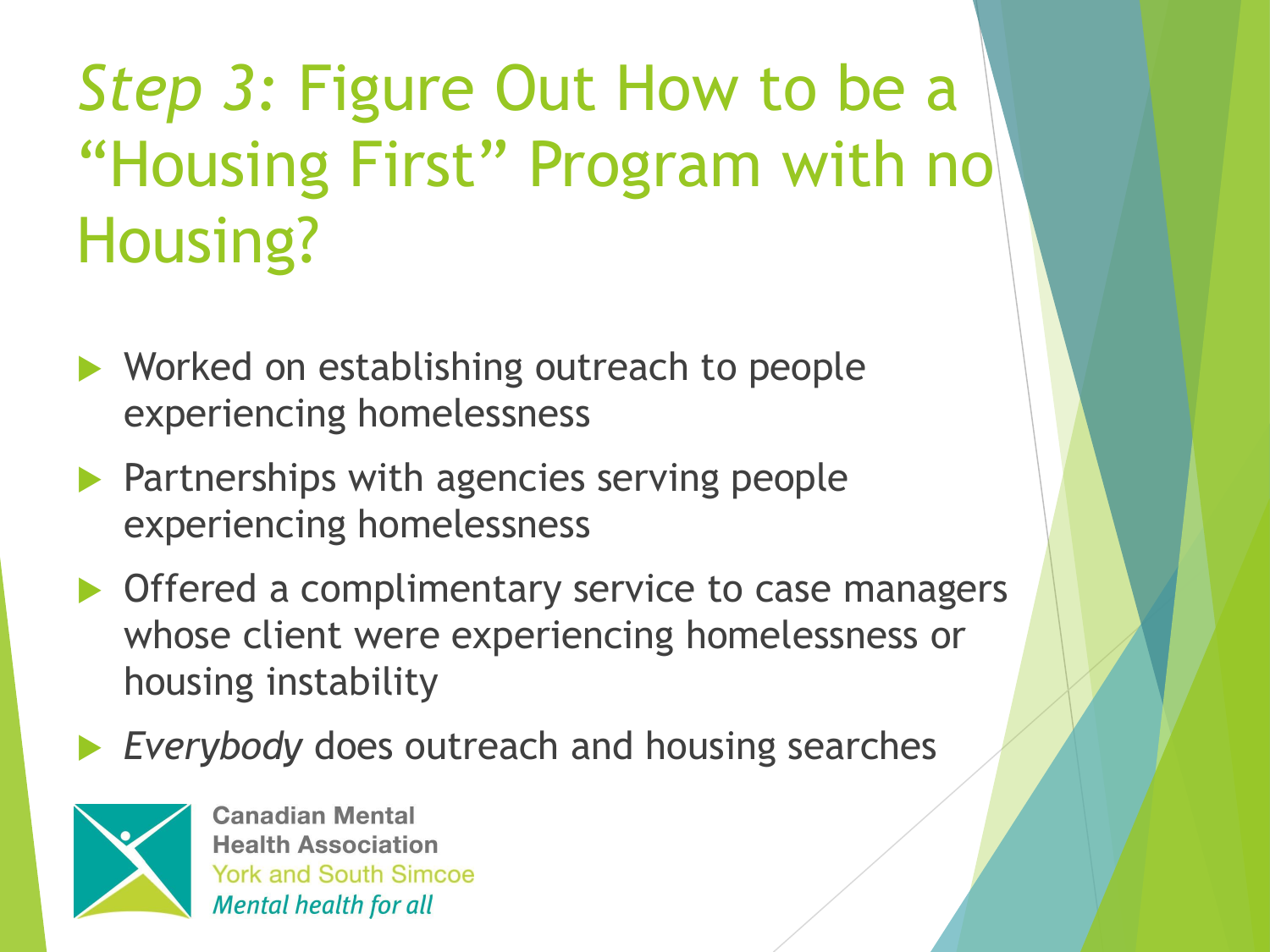#### *Step 3(b):* Set Goal to Have Fidelity to Housing First model

- Attended CAEH national conference 2014 where I first learned about Housing First
- Begin to set up program to better reflect HF model when rent supplements arrive (never lose faith).
- Inspire your staff
- **Take advantage of all HF training offered & train all** staff on the model
- Position your program to take advantage of opportunities and partnerships

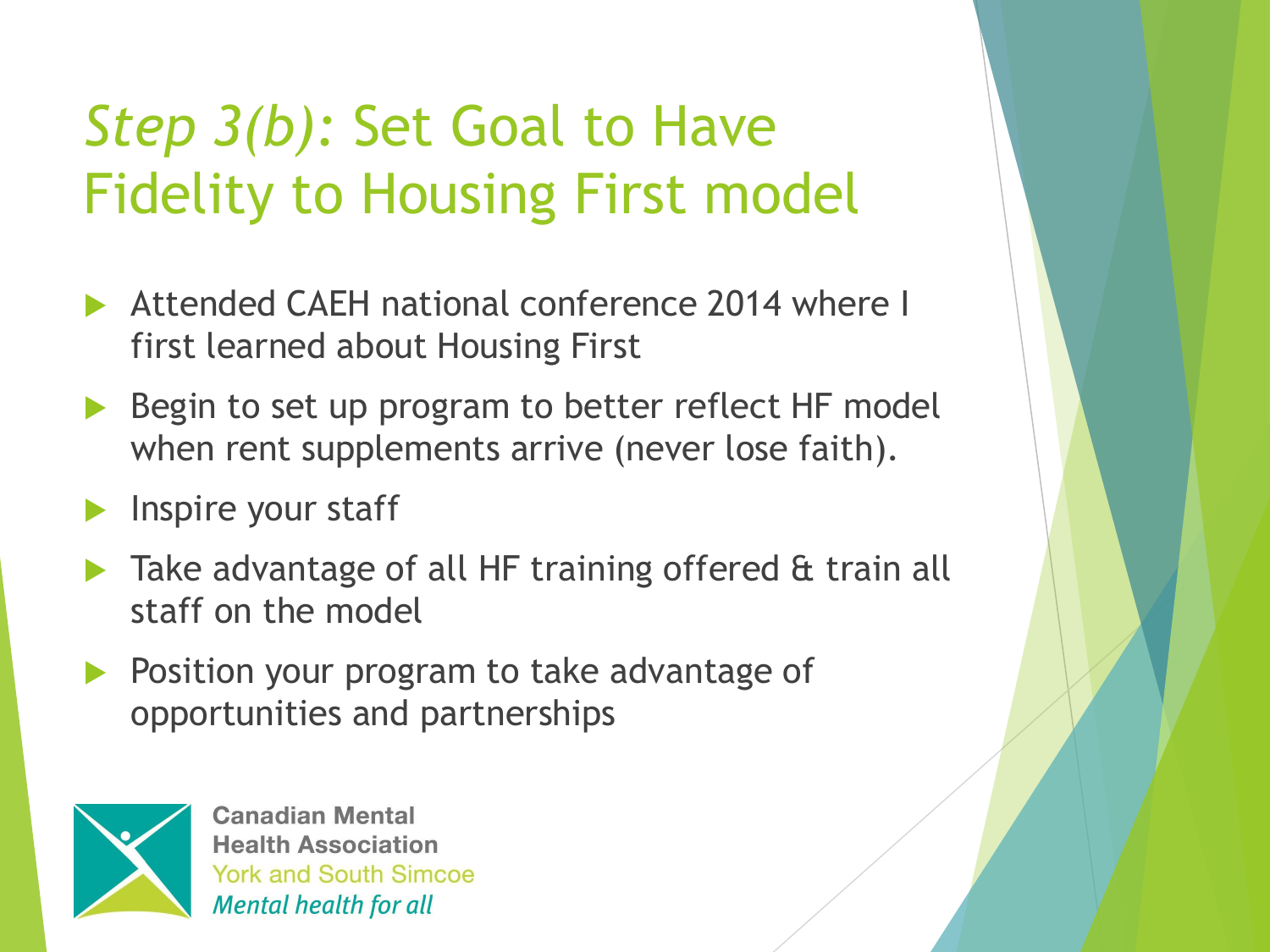# Step 4: Add Rent Sups

- Rent sups started to arrive in 2<sup>nd</sup> year
- First 12, then 15 from the province (part of the 1,000)
- Also received some regional rent sups
- Add "housing specialists" to the program to help with placement and long term housing stability
- Add Outreach worker
- Volunteer to be part of an evaluation

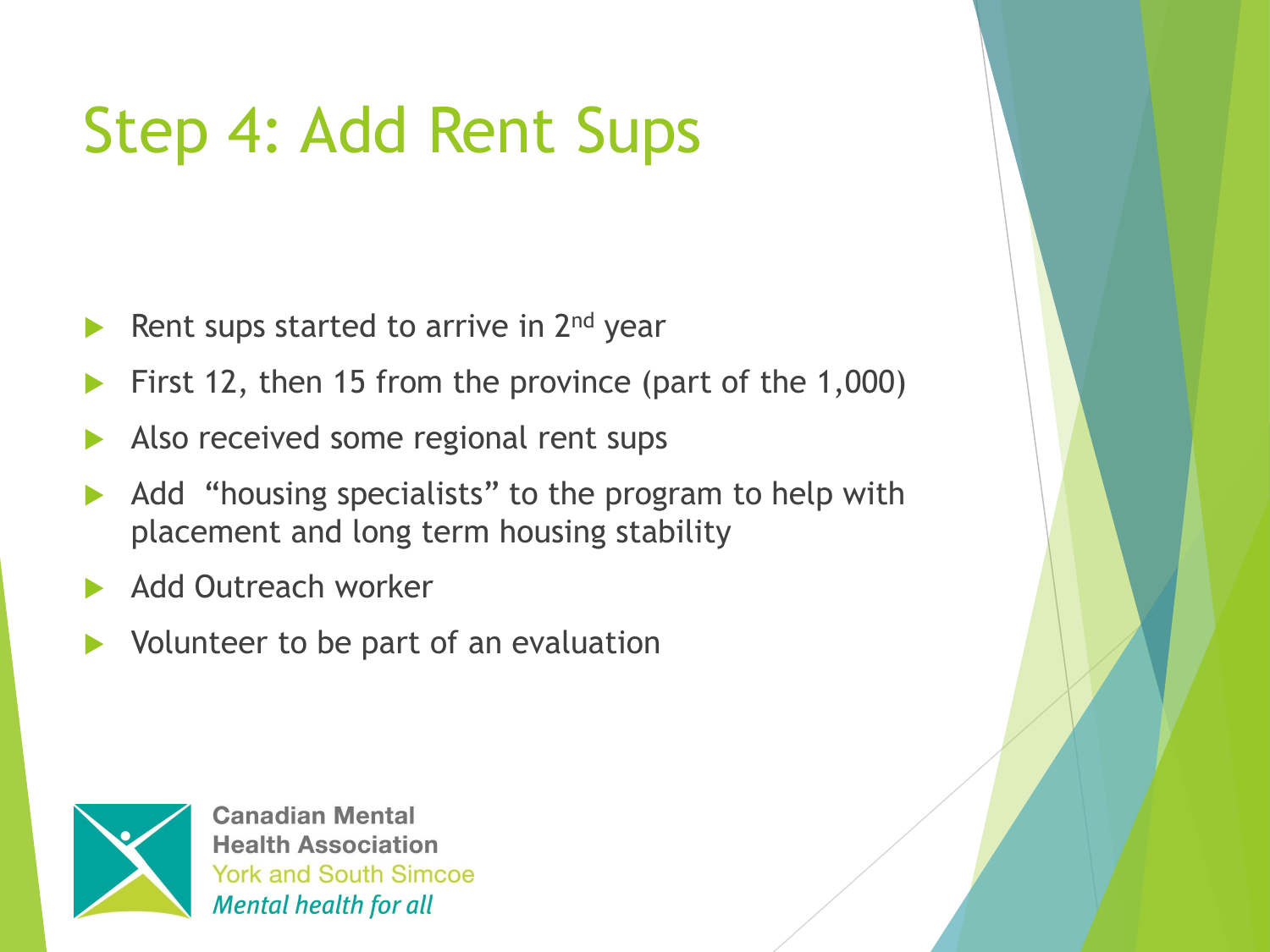#### CMHA York & South Simcoe Housing First Process Evaluation

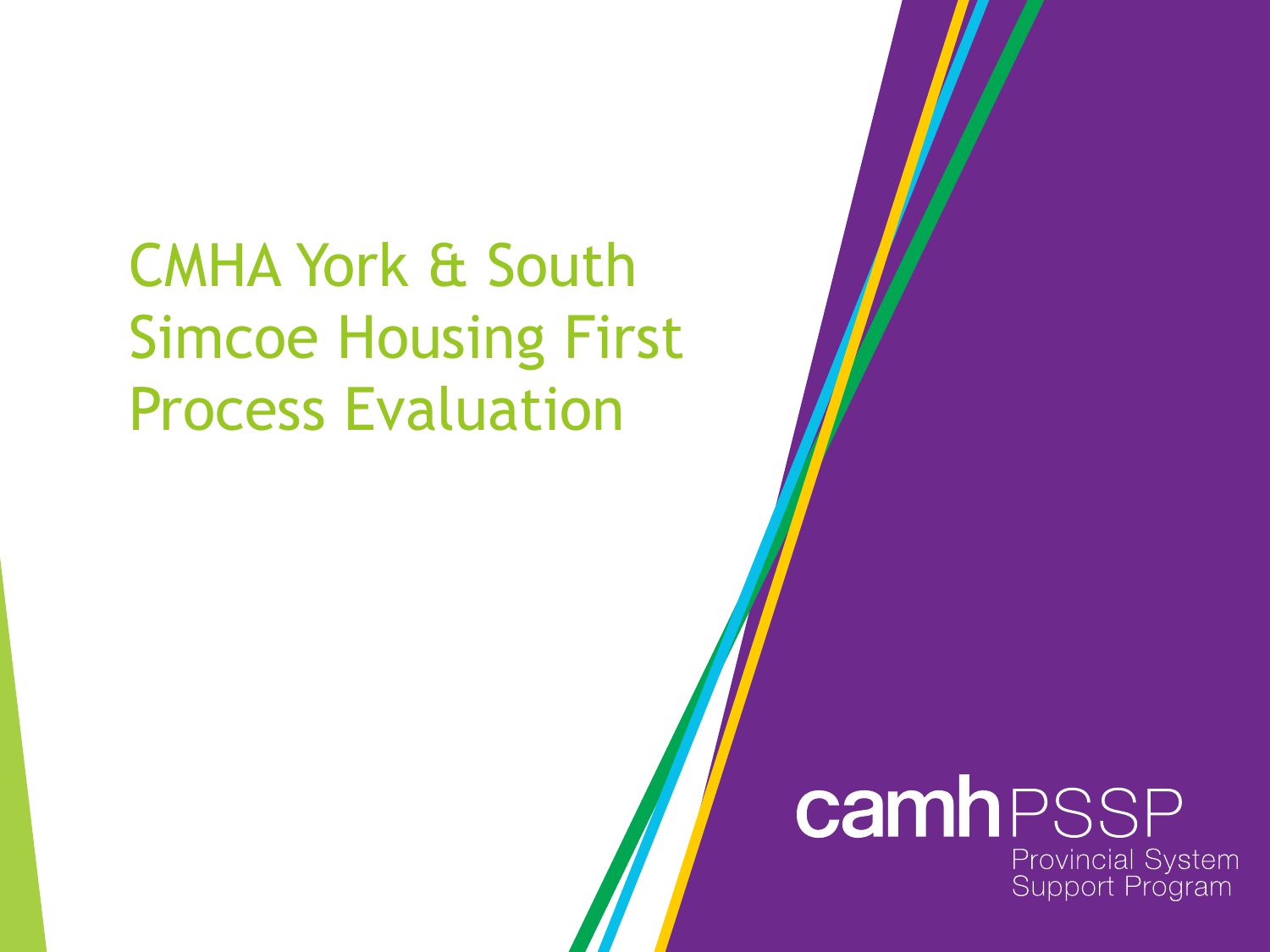#### Supportive Housing Evaluation

- 2014-2017 provincial investment in rent supplement supportive housing program
- '1000' new units across all LHINs
- PSSP conducted process evaluation of implementation of these units in Central LHIN, by CMHA York Region & South Simcoe

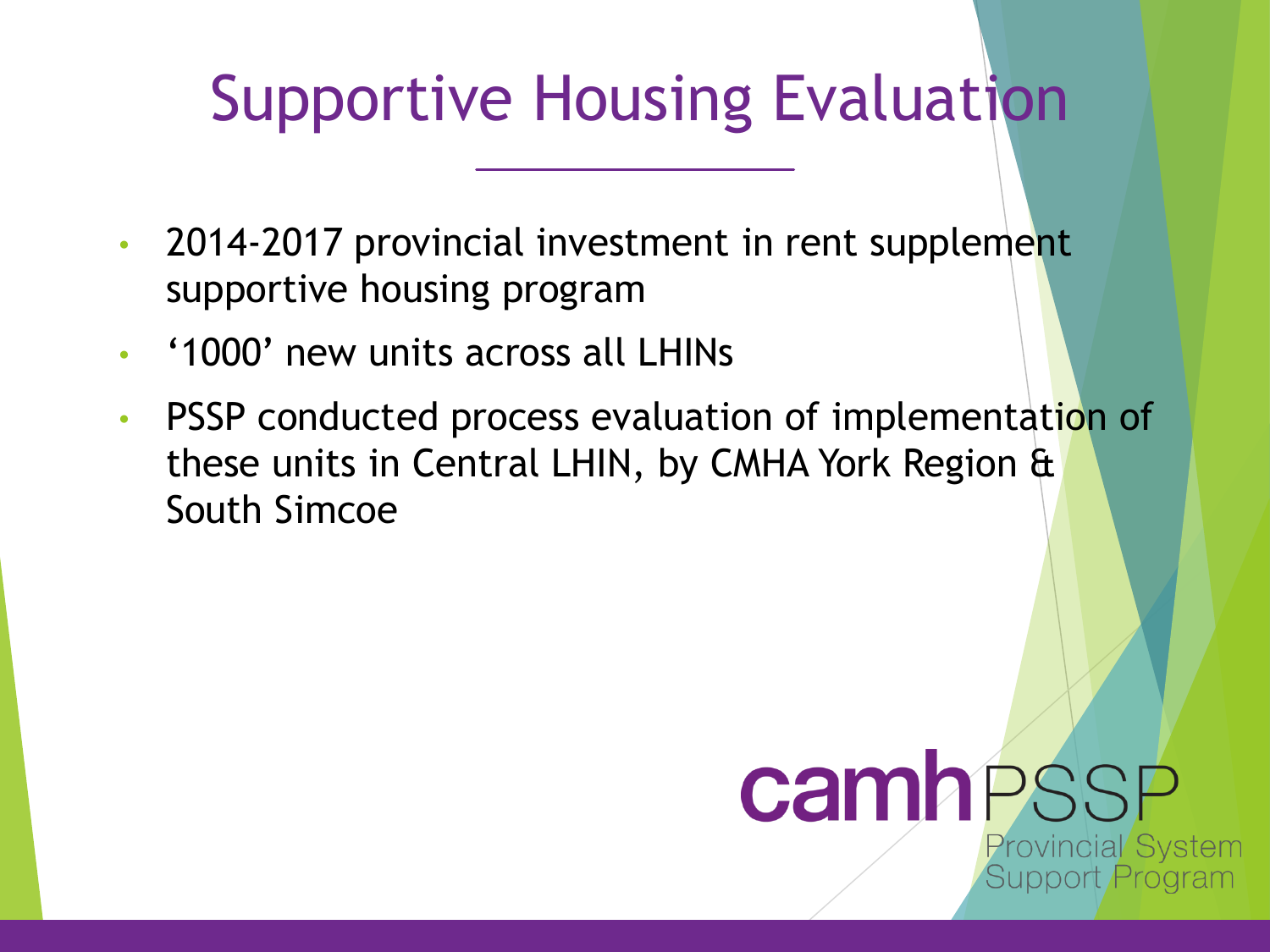#### Provincial System Support Program

Work together with partners across Ontario to improve the way people with mental illness and addictions access services

Part of the Centre for Addiction and Mental Health

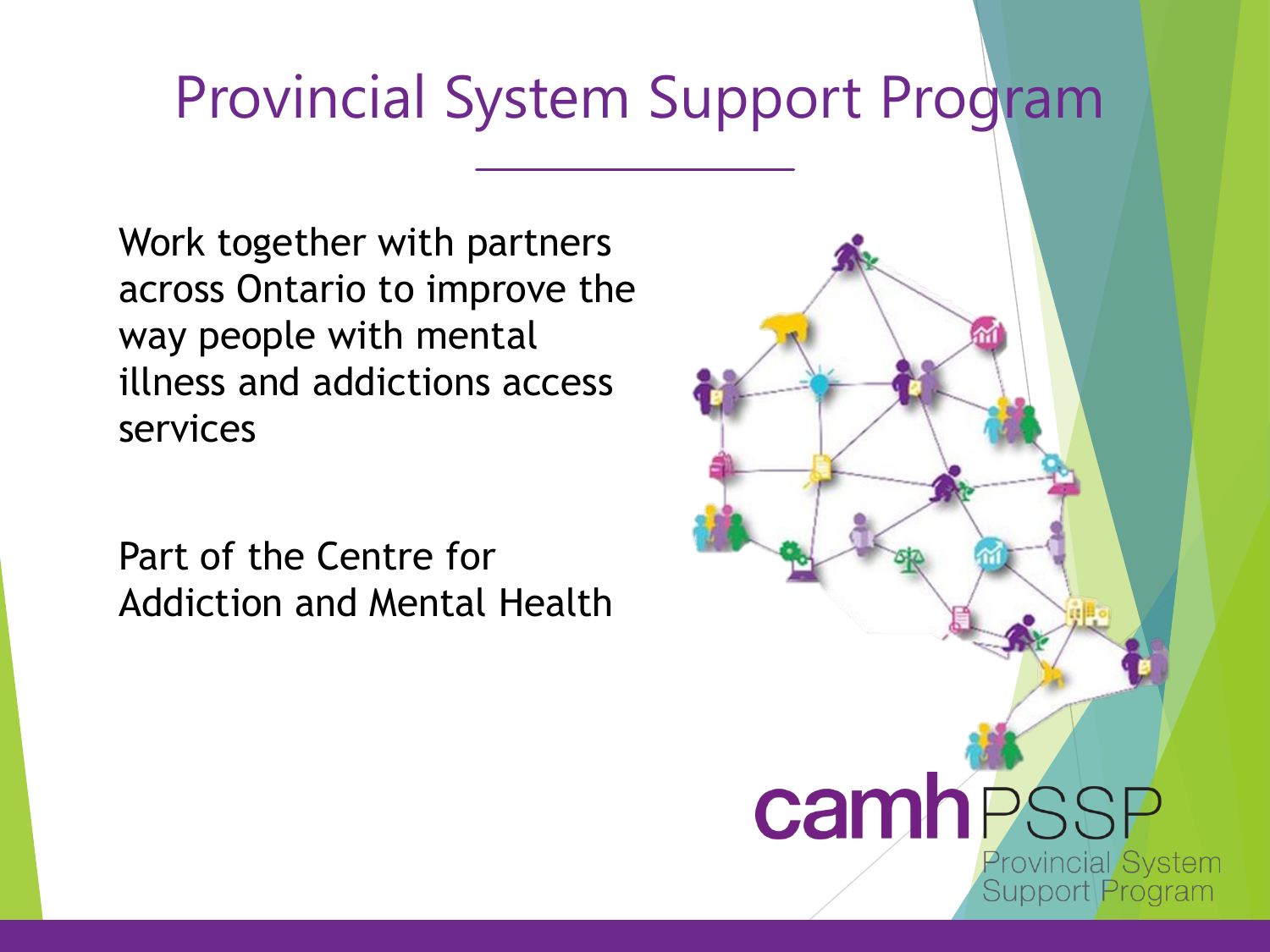#### PSSP Evaluation Team

- We measure and evaluate our local, regional, and provincial work to inform strategic planning and decision making
- Dr. Karen MacCon, Director (formerly Dr. Sandra Cunning) & Dr. Suzanne Zerger, Manager
- **EValuation staff in Toronto (GTA), Kenora,** Thunder Bay, Sudbury, Penetanguishene, London, Hamilton, Ottawa, & Kingston

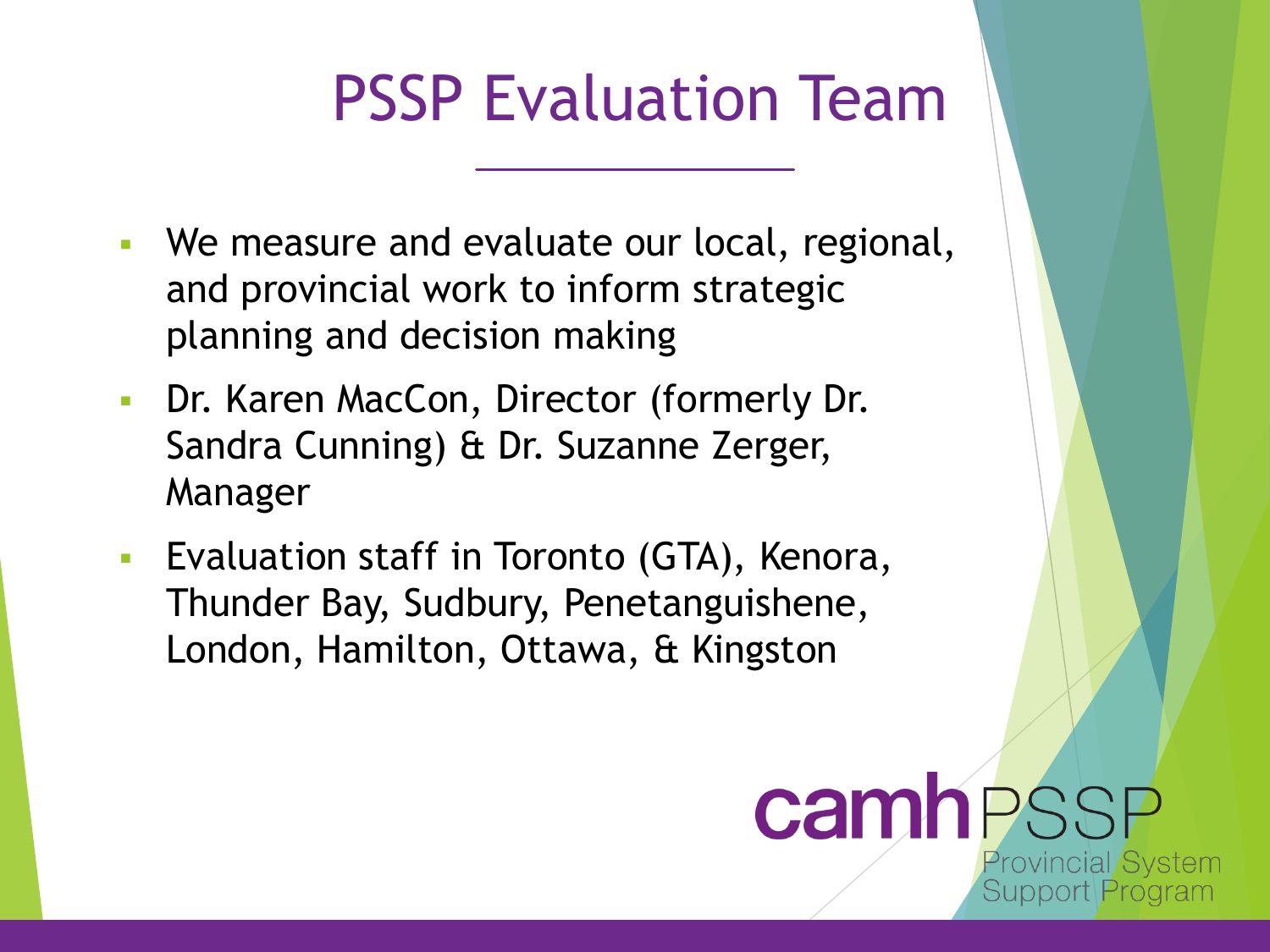#### Limitations

- Shift in original evaluation purpose/audience
- Limits of data
- Tenant/client participation
- High level summary

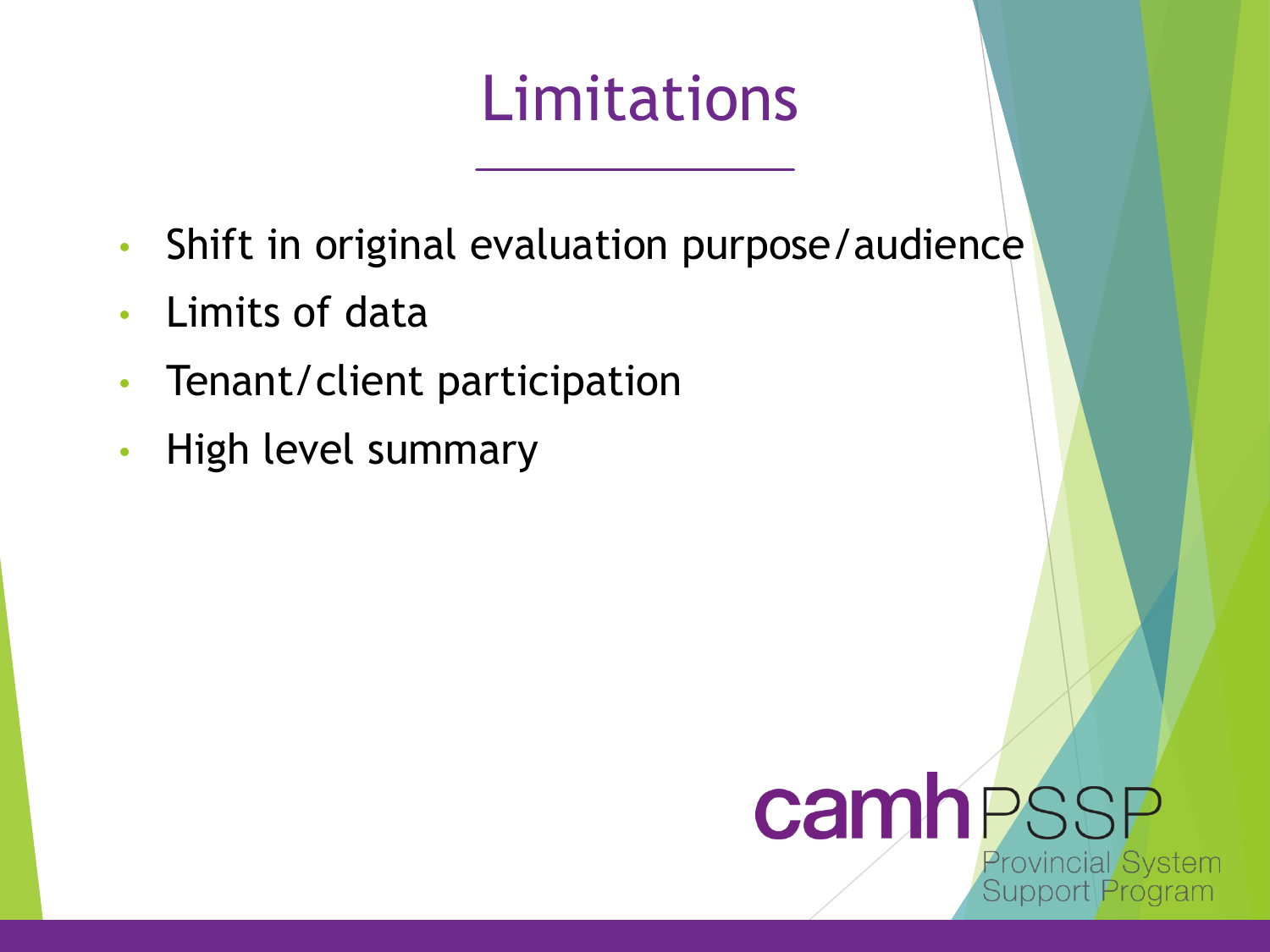#### Evaluation Questions & Methods

Main Evaluation Questions:

- Who were target clients and how did the program support them to find and stay in their housing?
- Did the program help clients get connected to supports and services for recovery?
- Do people's mental health and functioning in their life improve?

Methods: Staff interviews and client/tenant focus group

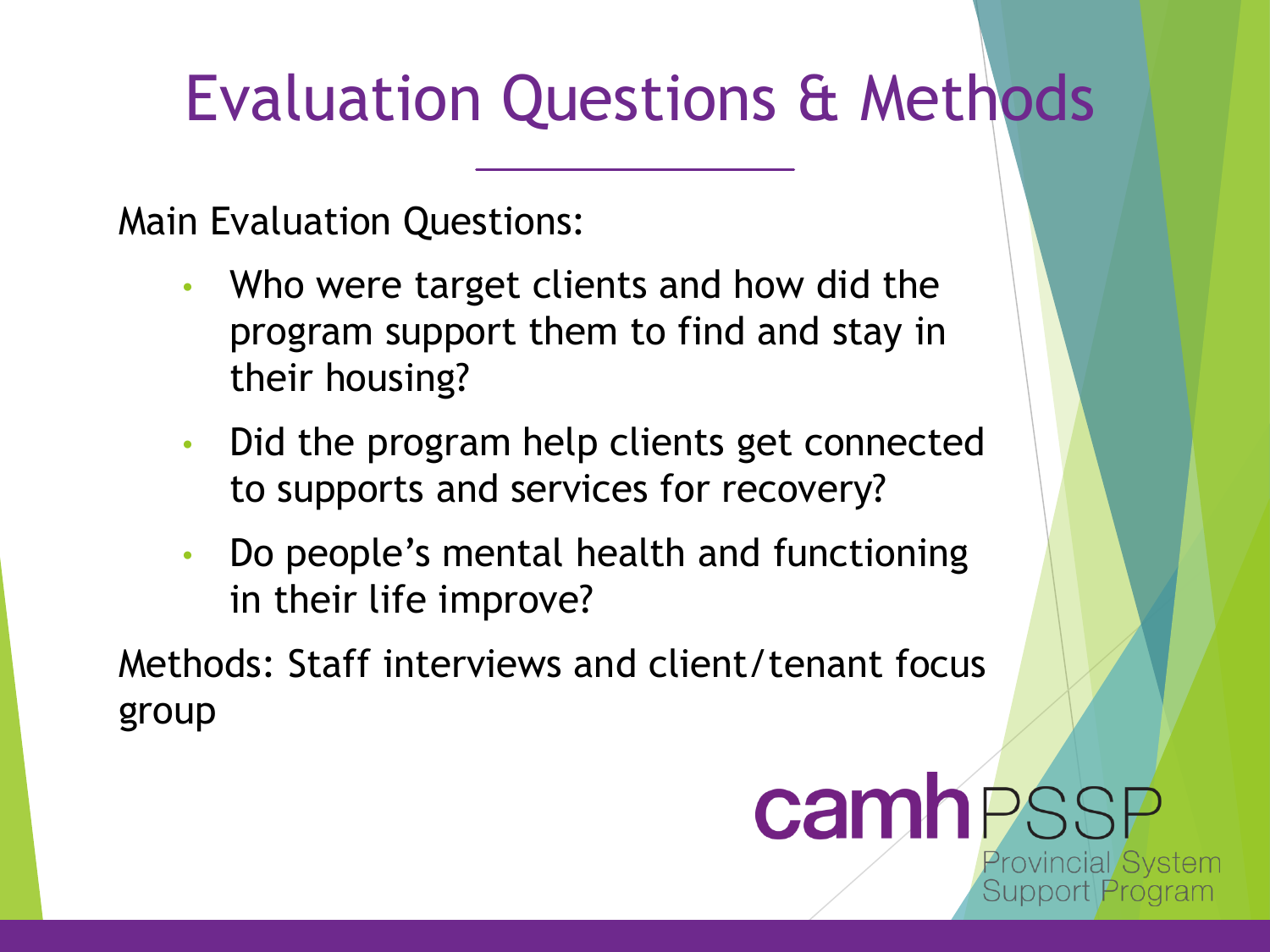# Serving Clients with *Housing First*

- **EXECOMMITMENT TO CLIENTS FACTILE SETABLE COMMITMENT COMMITMENT COMMITMENT COMMITMENT COMMITMENT COMMITMENT COMM** 
	- Assessment for prioritizing
	- **E** Assertive outreach
- Success at finding and keeping housing
	- Process of relationship building with clients and with potential landlords
	- Commitment to re-housing
	- Balancing relationships

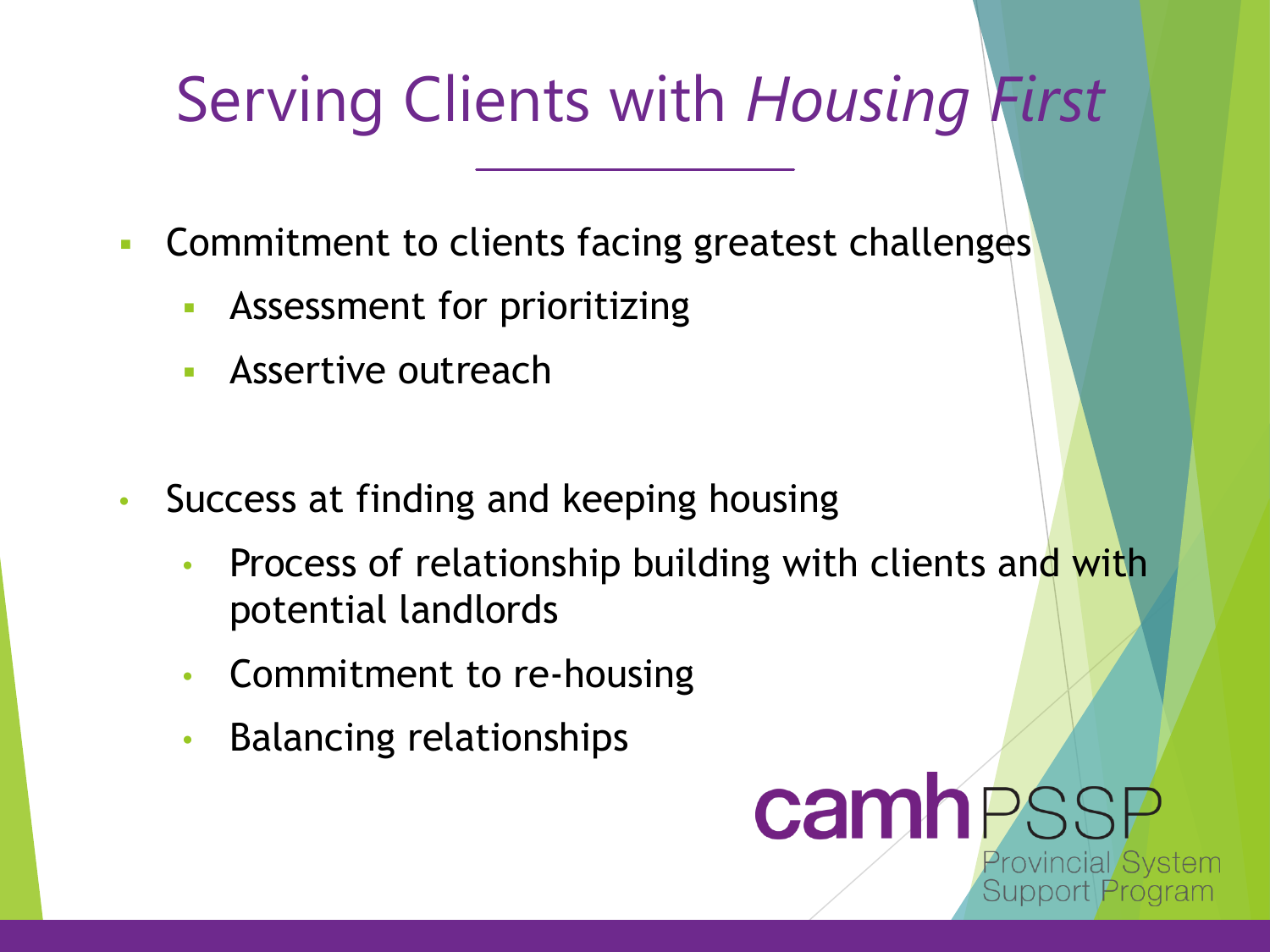#### Strengths

- Housing First approach
- Ensuring access for high-need clients
	- Using standardized tool along with professional judgement
	- Maintaining priority on these clients with change to central access

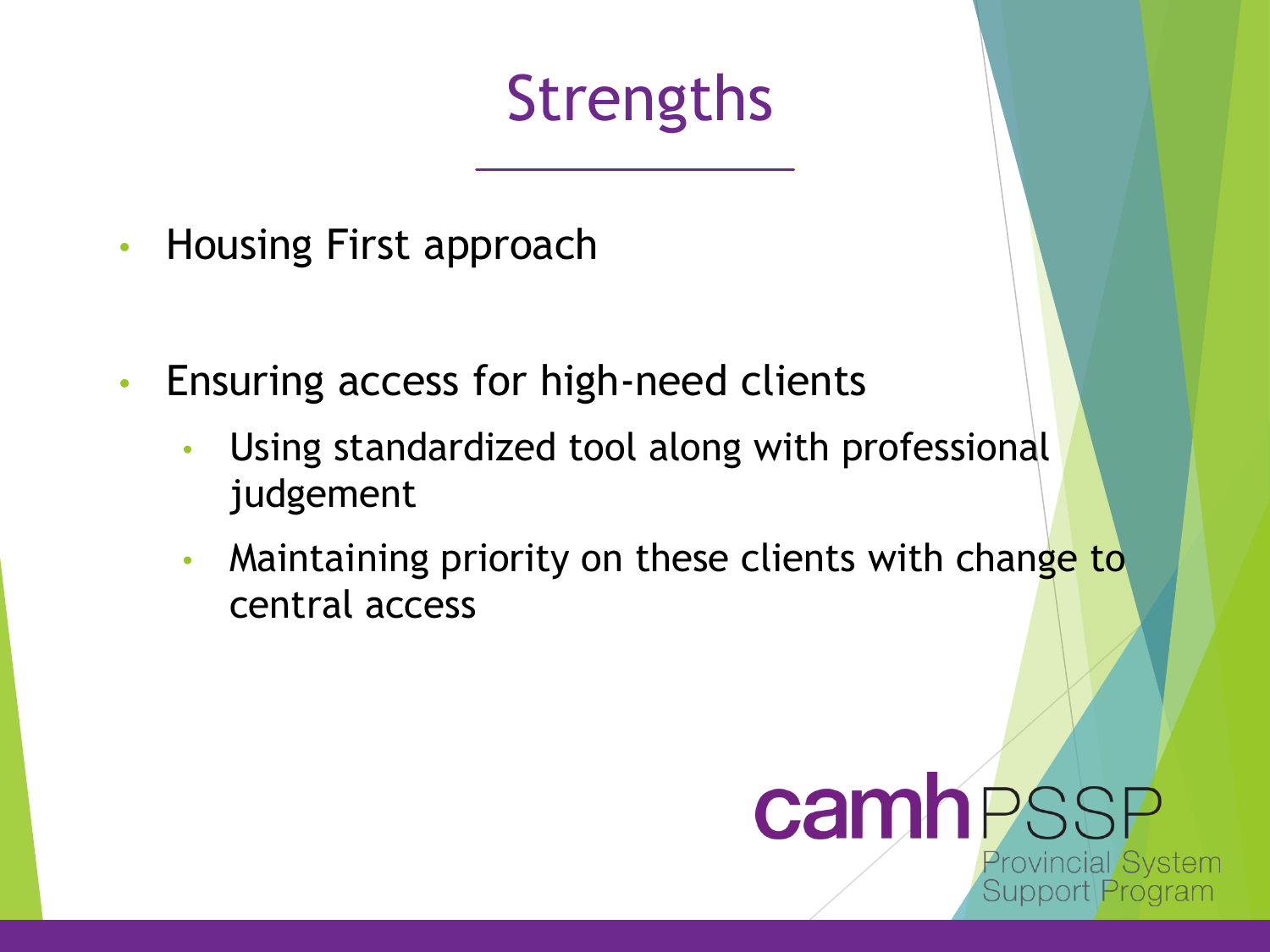# Learning 1: Prioritizing High Acuity

- **Looking for the most vulnerable**
- Requires assertive outreach
- ▶ Chose the highest ViSPDAT scores (80:20 rule)
- ▶ "No diagnosis needed" "Noncompliance ok"
- **Personality disorders welcome**
- $\blacktriangleright$  Behavioral issues welcome
- Train your staff!!!! DBS, harm reduction
- Prepare your agency & prepare your community!

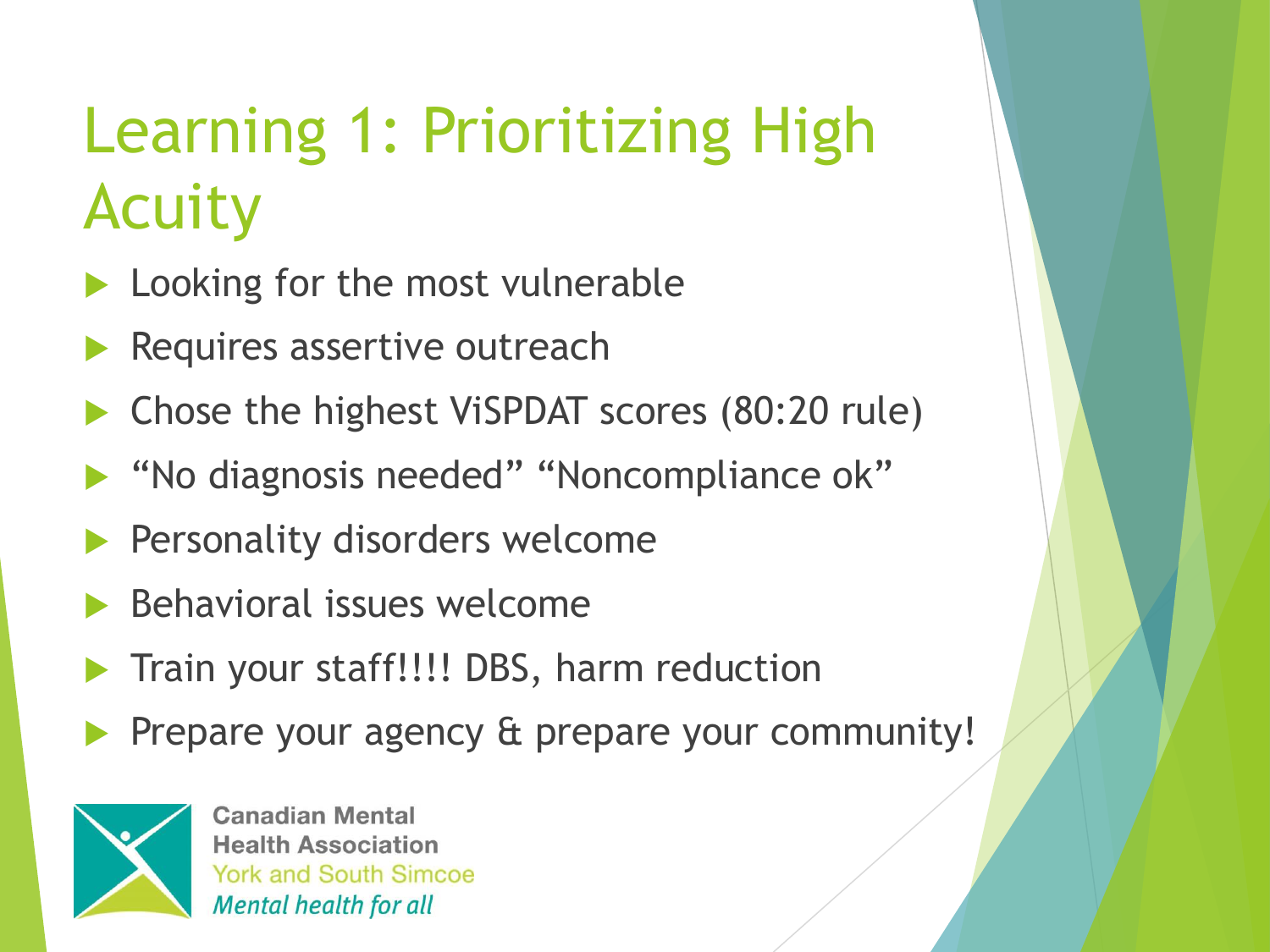#### Prioritization Process: Stage 1

Stage 1 (first 12 rent supplements)

Change the way rent supplements are disbursed – from internal to our agency "just for our clients" to "we want to house the most vulnerable folks in the region (and they will become our clients)"

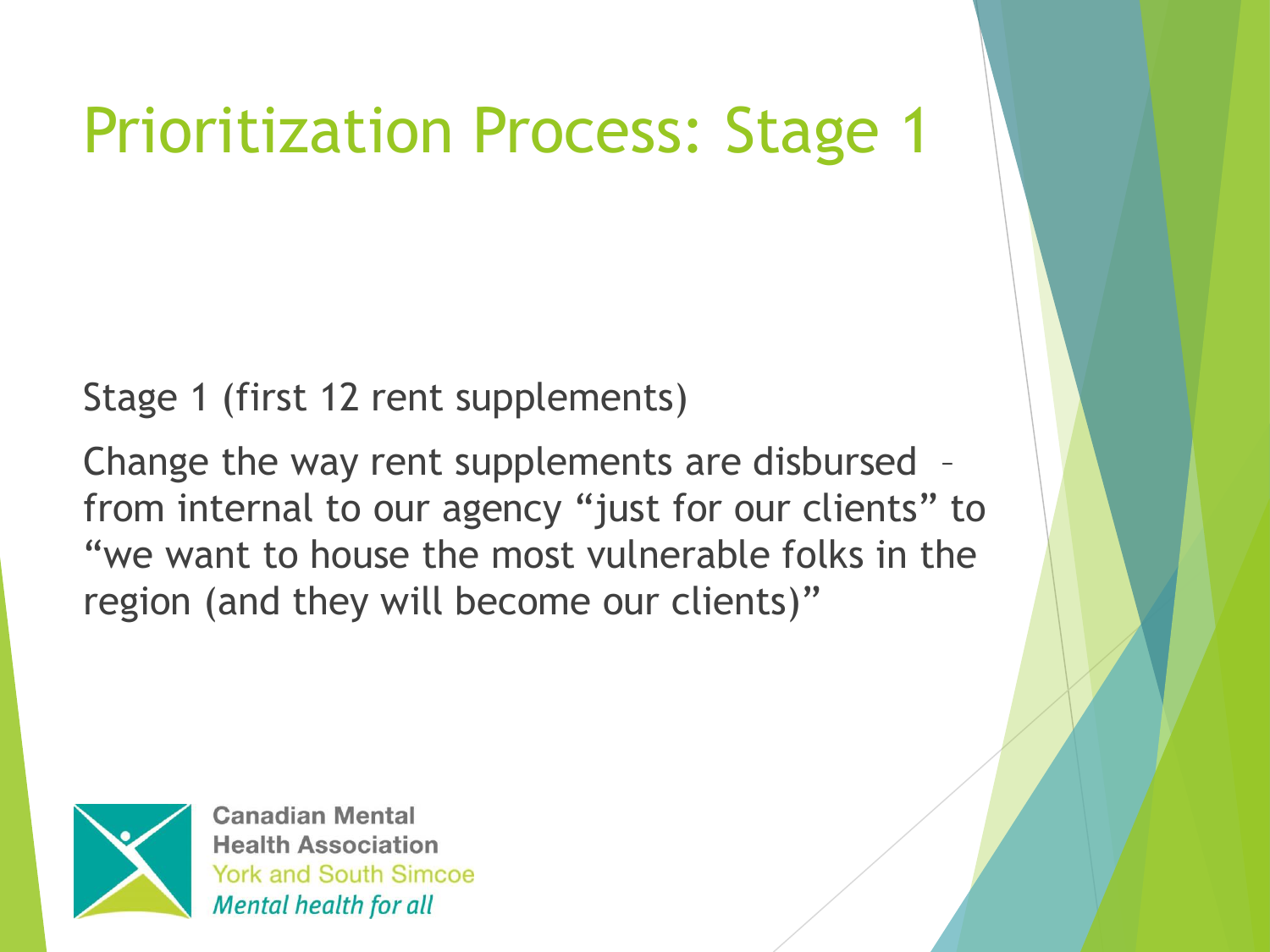#### Stage 1 Challenges

- $\triangleright$  very hard for staff to give up the privilege of having that resource for their clients. Causes friction between staff and programs.
- $\blacktriangleright$  High level of staff input into selection ethical decision making process required in some instances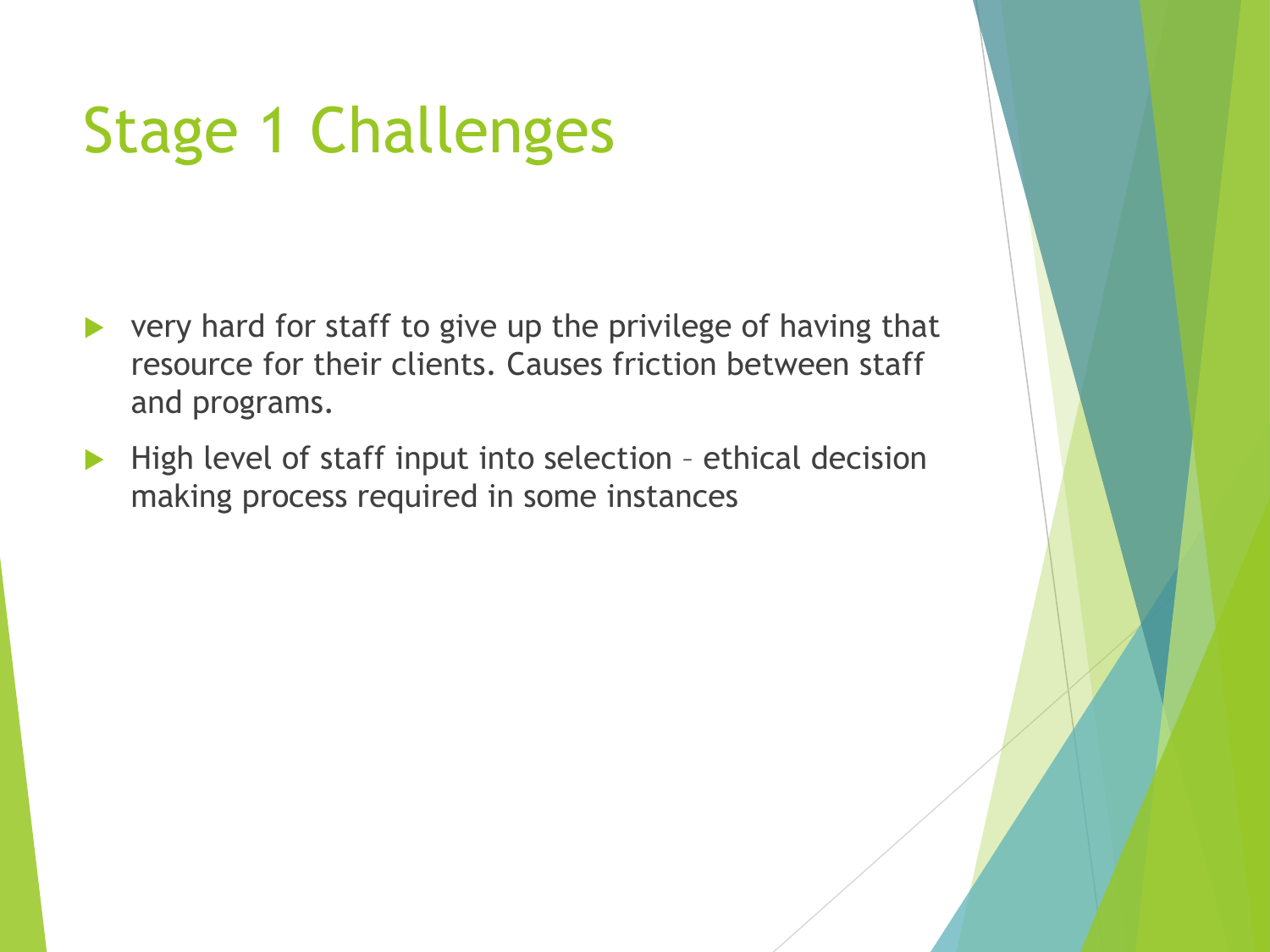#### Prioritization Process: Stage 2

Stage 2 (next 15 rent supplements)

Change the existing centralized access for mental health services from the principle of "wait lists are fair" to "the most vulnerable deserve to go first."

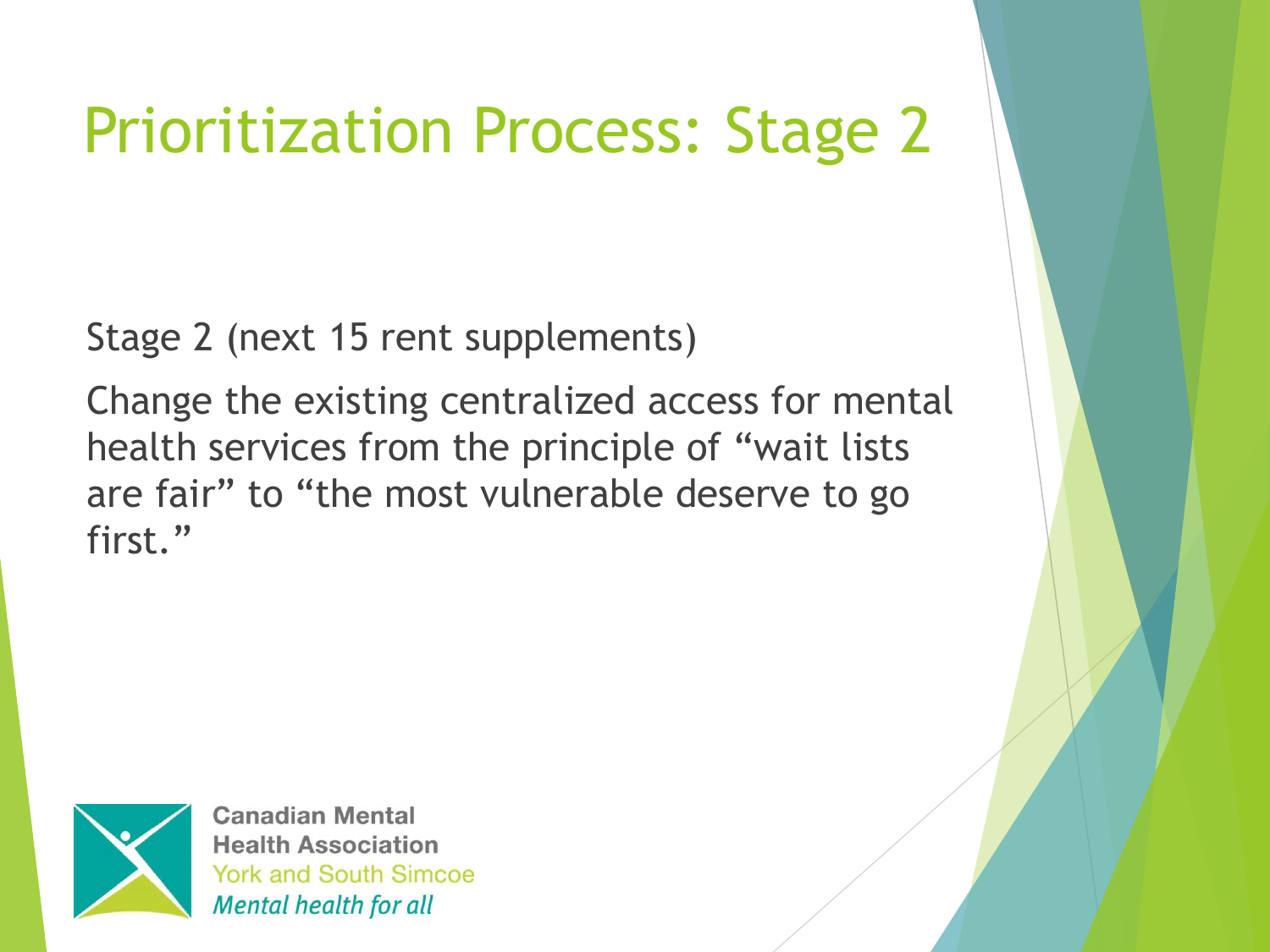# Stage 2 Challenges

- SA system is not designed for easy access to folks experiencing homelessness and the agencies that serve them – required multiple meetings/negotiations
- $\blacktriangleright$  A lot of work to make it truly accessible to the most vulnerable. Outreach worker meets with potential applicants often multiple times, get's their application into SA, keeps track of them until they are chosen for the rent sup.
- **Forming bridges between agencies serving** homeless and SA to help improve access

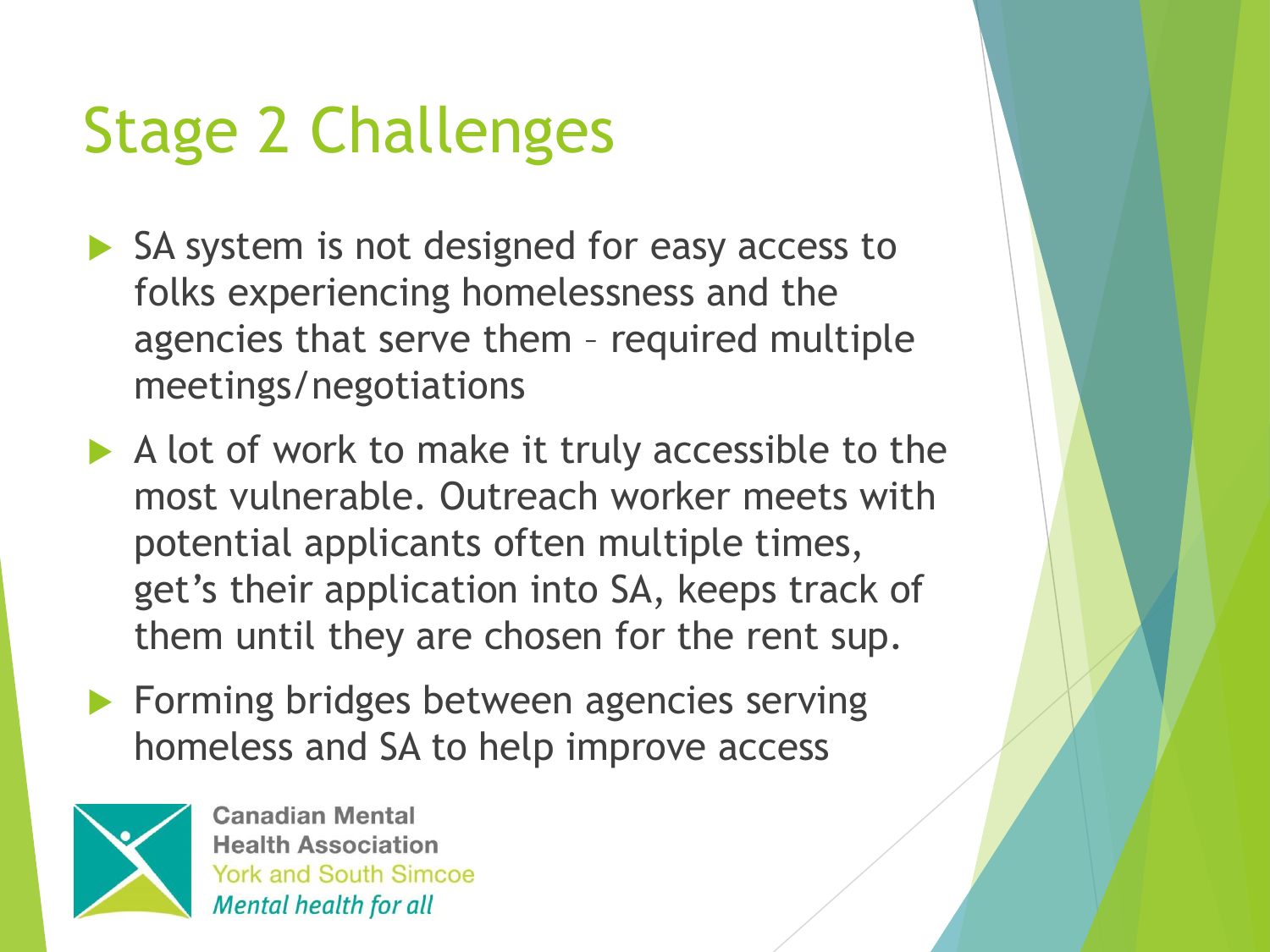#### Prioritization Process: Stage 3

**Process:** Can we find a better centralized access system that prioritizes the most vulnerable, is accessible to the most vulnerable and aligns with HF principles? Test Eway to Housing vs. S/A. Support development of coordinated HF access in the Region.

**Challenges:**

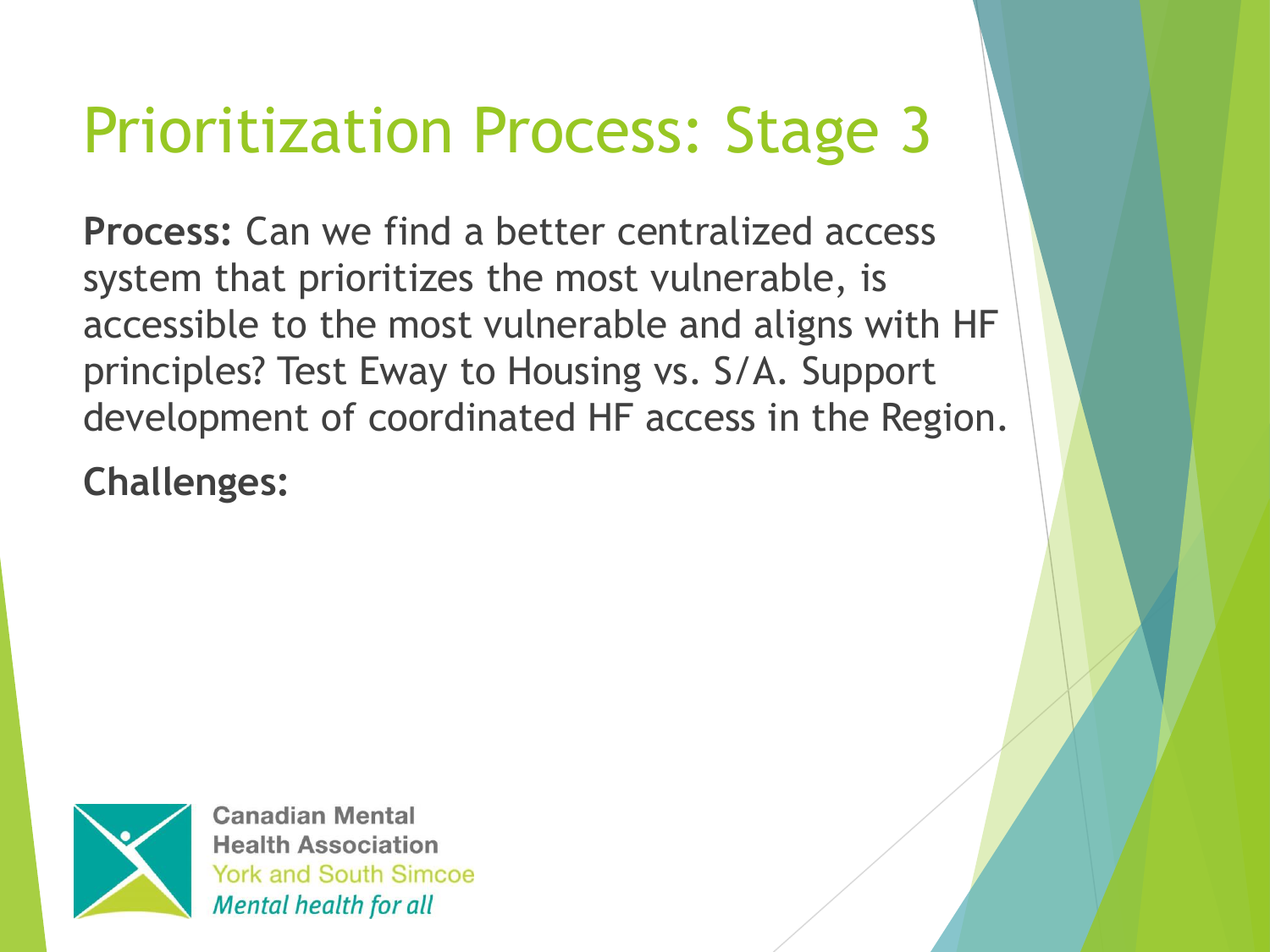#### Stage 3 Challenges

- Moving away from existing MH centralized access system perceived as unfair by other MH agencies.
- Lack of support from MH community/funders
- Designing a better coordinated HF system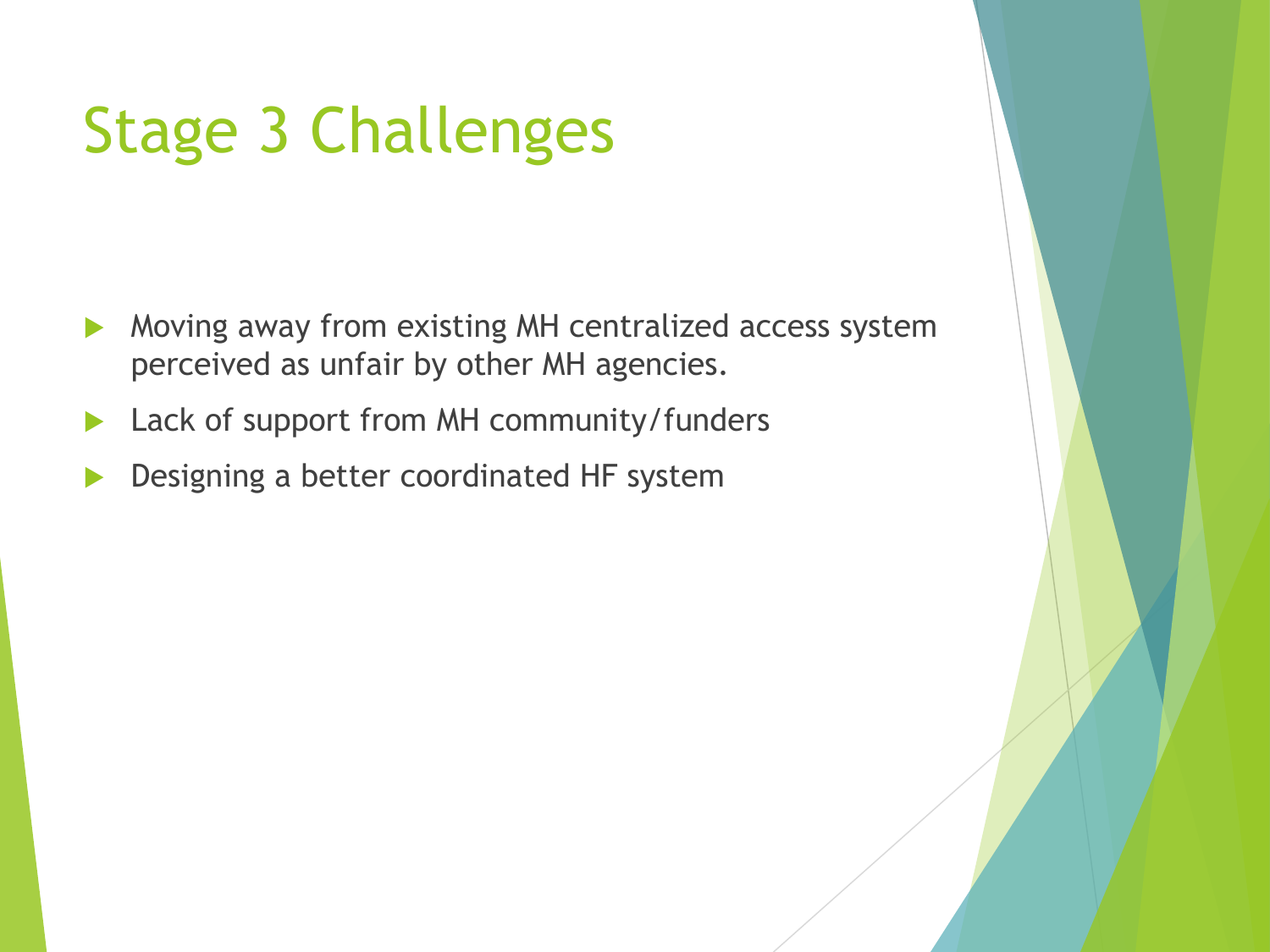#### Connecting Clients to Supports

- Unique for every individual
- **EXELEM** Flexible at key transition points
- Some common services and process
	- Housing first without treatment requirement
	- Tenancy support
	- Mental health and addiction services
	- Broader services e.g., physical health care, justice related, 'occupational' activity

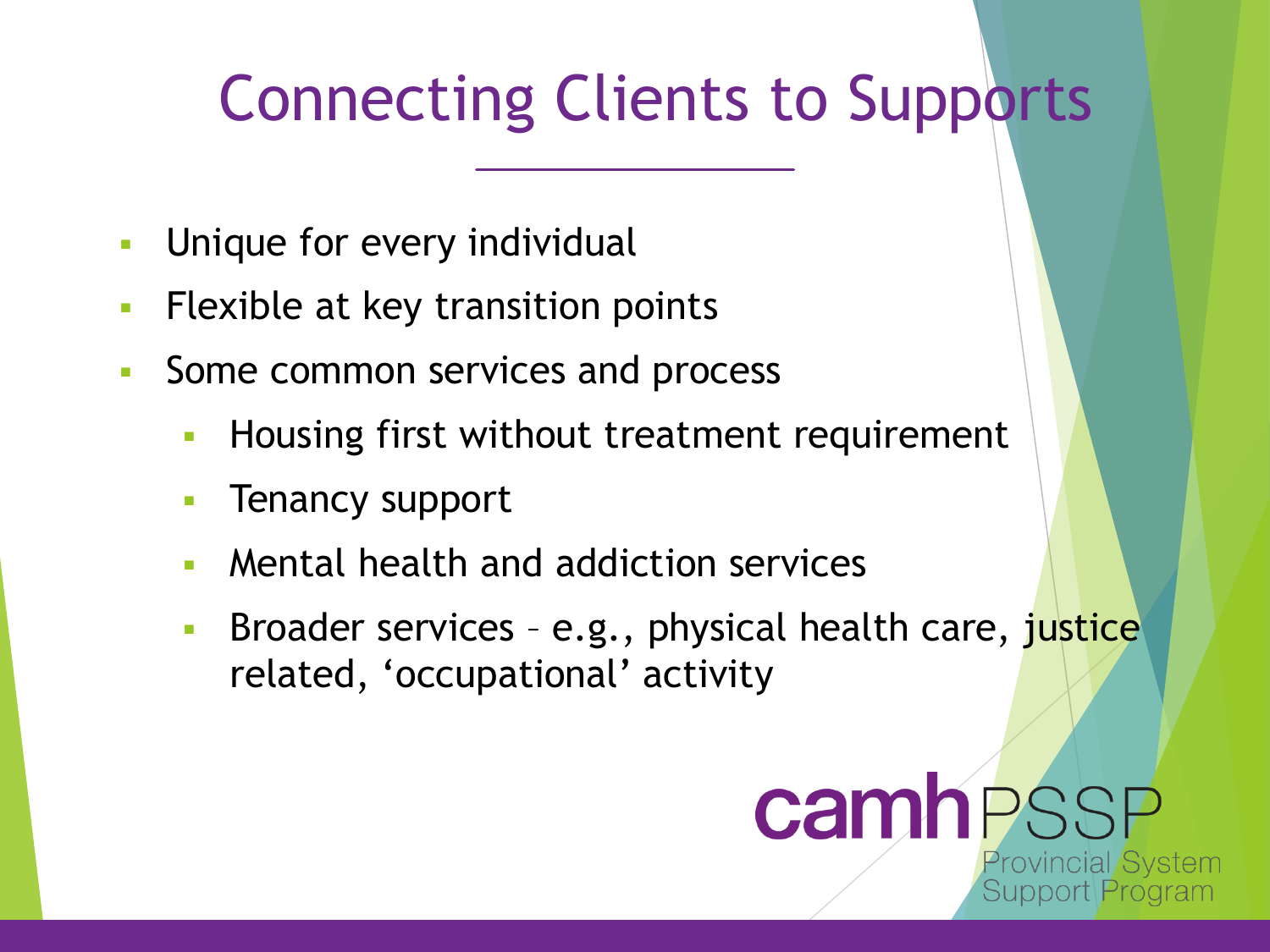# Evolution of Support: Year 2

Flexible Assertive Community Treatment Team (FACTT) added for clients who want the support.

- ▶ Case Management team 2 housing specialists, 2 peers, 1 OT, 4 case managers, 1 outreach
- ▶ Clear Role definition
- Add, one Nurse Practitioner, two nurses and clinical counselors
- $\triangleright$  Process is to step up to add support when needed and keep HF C/M.
- Step back down to HF C/M team when done

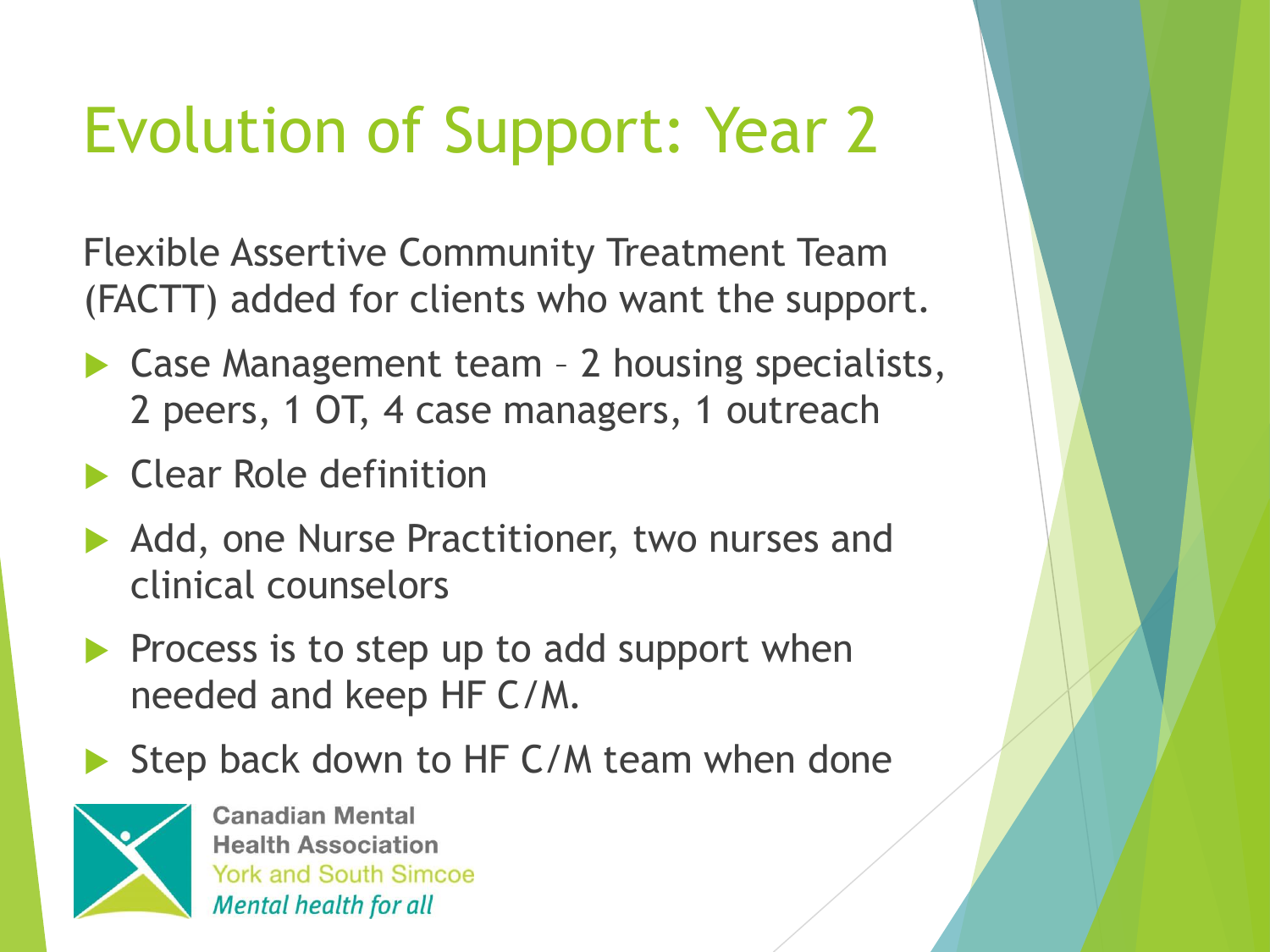#### Gaps in Support

- Primarily areas of system-wide unmet needs
	- Concern for need for more rent supplements
	- Access to psychiatrists
	- Access to transportation
	- Impact of Poverty
- Impact on relationships with clients
	- Responding to frustration of clients
	- Viewing 'accessibility' from client perspective

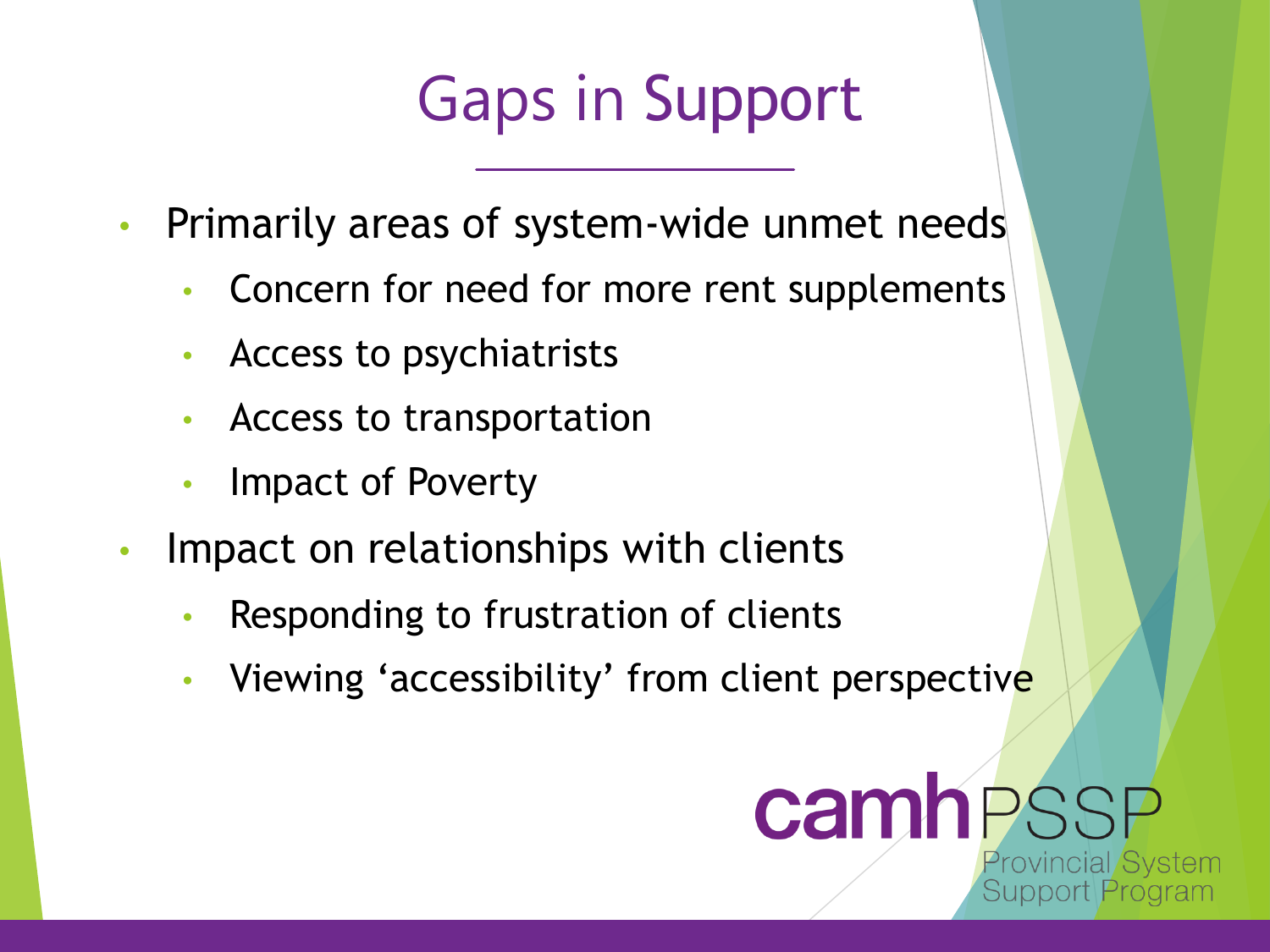# Evolution of Support: Year 3

- Add a psychiatrist to create true FACTT level support
- $\blacktriangleright$  1/2 hour weekly joint team meetings to cover shared clients.
- ▶ Average about 6 shared clients with FACTT at any given time.
- **The rest of clients have flexible levels of** support from the HF team depending on needs

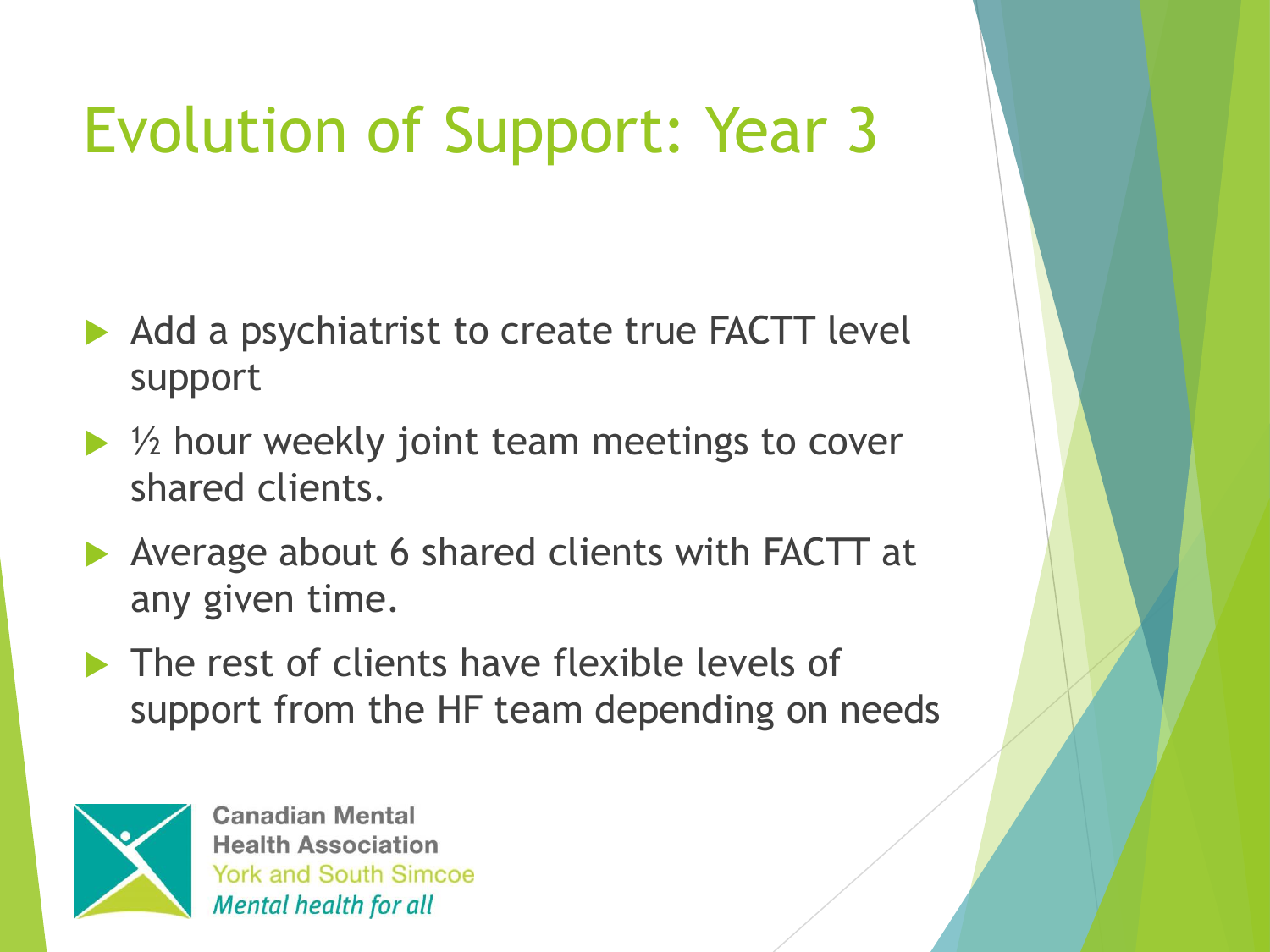#### Current Picture

- ▶ One Outreach worker on street outreach van, in shelters and drop in's.
- ▶ 2 housing specialists help place people with rent sups in housing(can take as long as 6 months
- ▶ One OT
- ▶ 2 peer supports (in high demand -need more)
- ▶ 4 case managers
- **FACTT** support when needed
- **5 of 10 staff identify as people with lived experience**

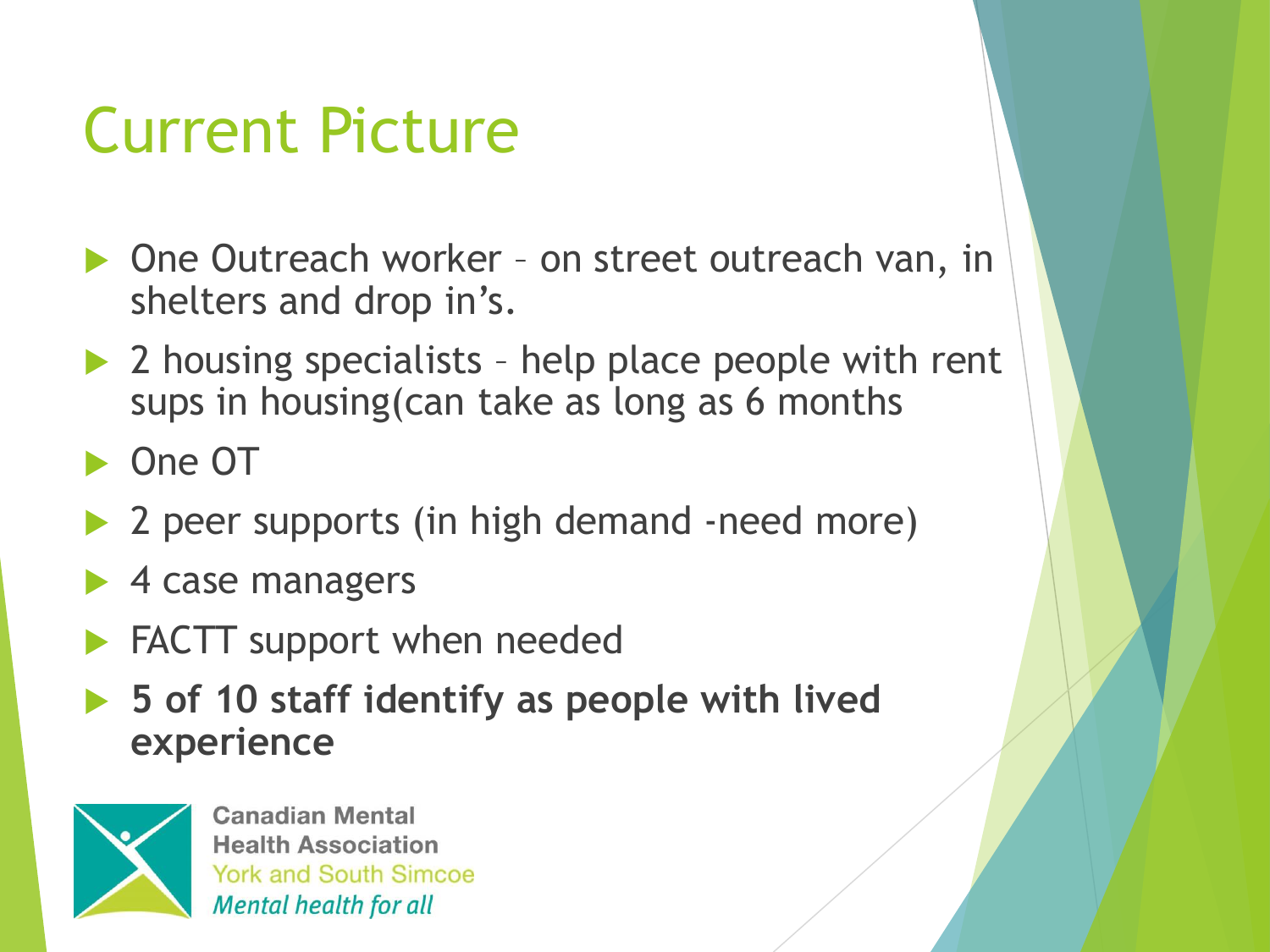# **Strengths**

- Working with landlords
- Strong Team
	- Collaborative roles
	- Developing team structures and processes
	- Inclusion of staff with lived experience
	- Emphasis on training

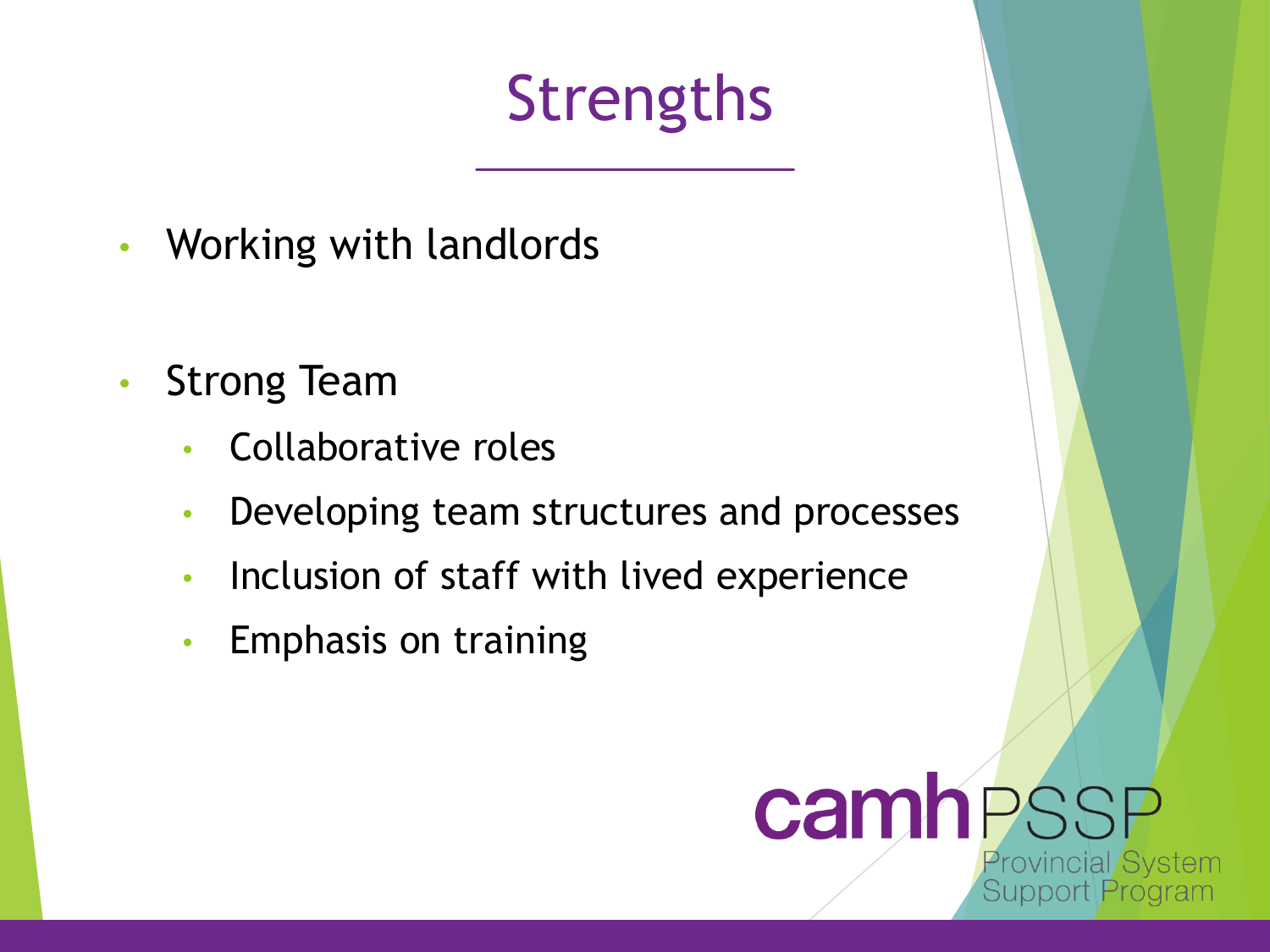#### Impact of Housing

- Finding and keeping housing is a success
- Staff reported improvements in mental health, addictions and physical health
- Social inclusion and roles
- Renewed connections with family

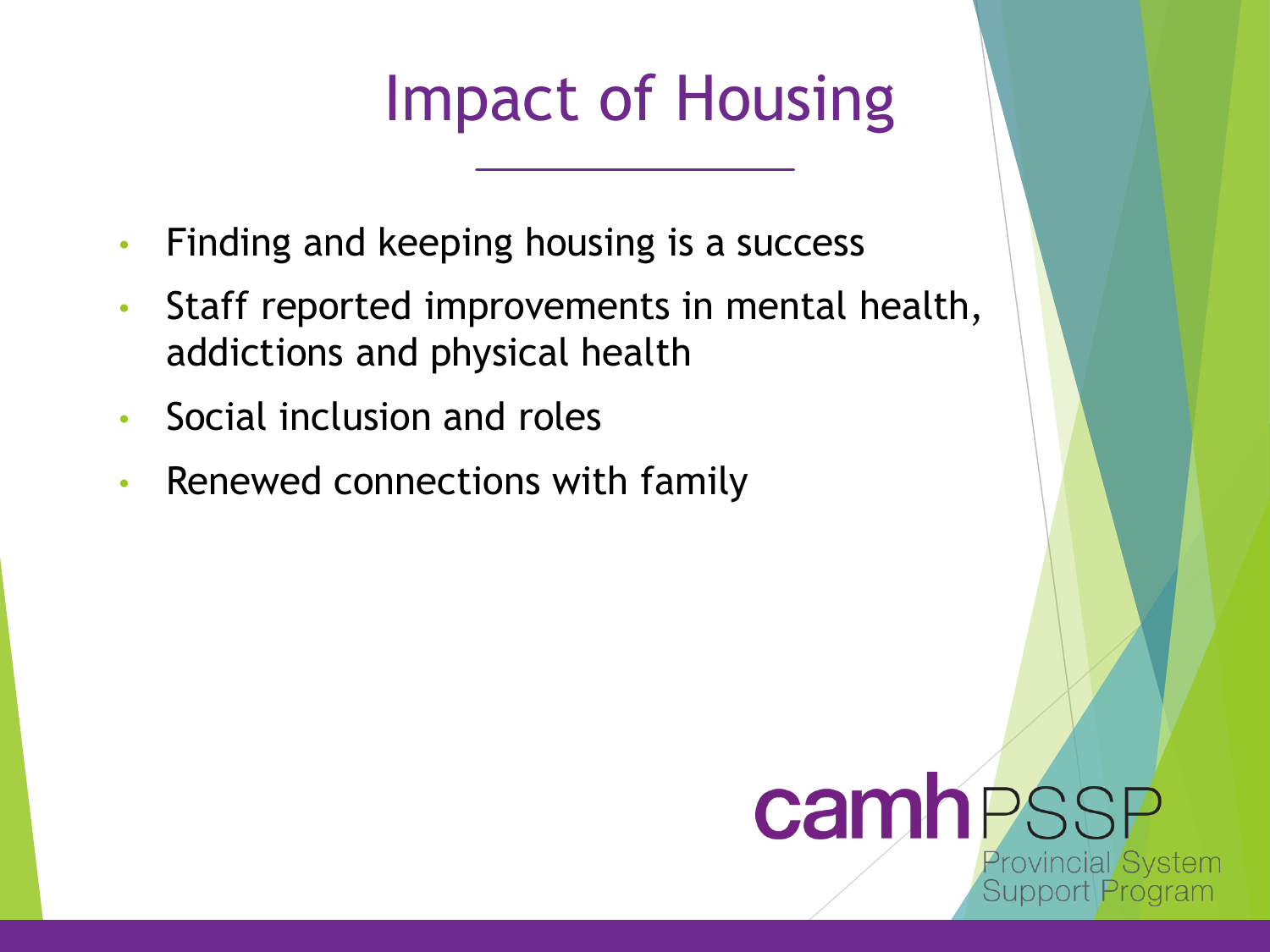#### Tenant/Client Perspectives

- **· Importance of community, neighbourhood**
- **EXTERG** In accessing housing
- **E** More housing!